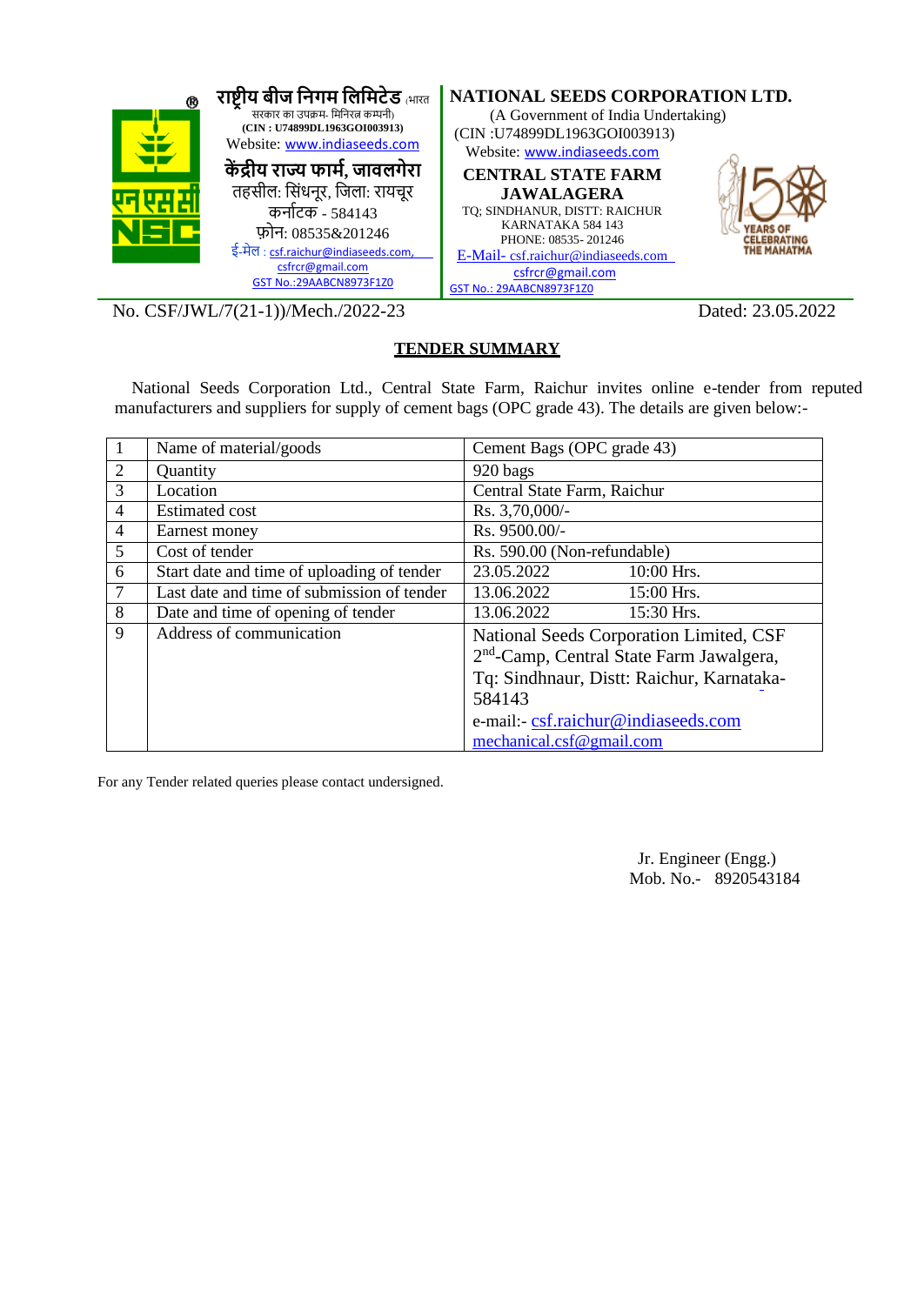## **NATIONAL SEEDS CORPORATION LIMITED (A GOVT. OF INDIA UNDERTAKING)**

# **CENTRAL STATE FARM RAICHUR**

# **NOTICE INVITING E-TENDER** FOR

### **SUPPLY OF CEMENT BAGS AT**

# **CENTRAL STATE FARM, JAWALAGERA TQ SINDHANUR, DISTT RAICHUR**

# **TENDER SHOULD BE SUBMITTED IN TWO BIDS SYSTEM ONLINE ON https://indiaseeds.eproc.in/**

**RECEIPT OF BIDS.**

**LAST DATE & TIME FOR :UP TO 15:00 HR. ON 13.06.2022**

**BIDS.**

**DATE & TIME OF OPENING : AT 15:30 HR ON 13.06.2022 OF**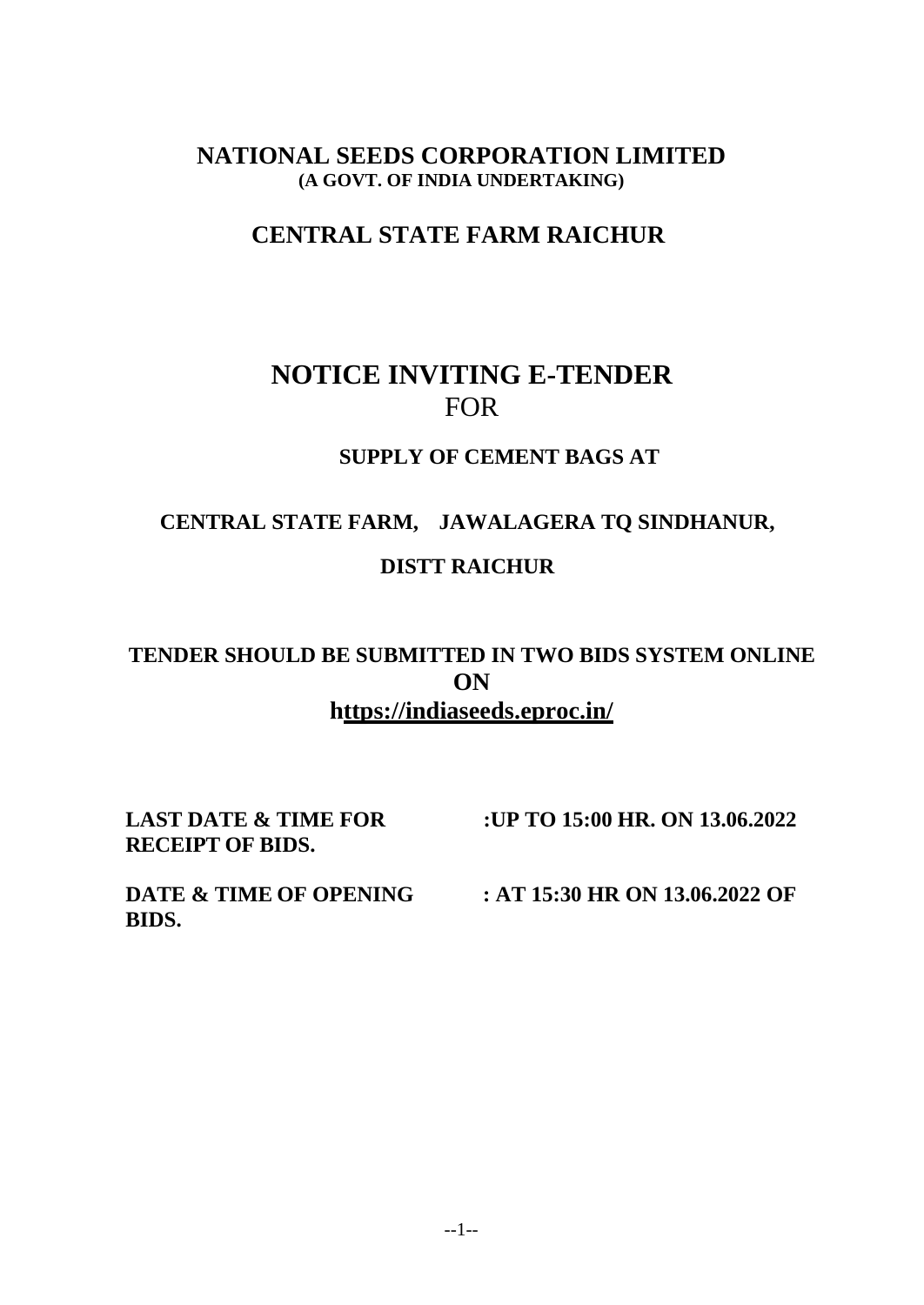#### **NATIONAL SEEDS CORPORATION LIMITED (A GOVT. OF INDIA UNDERTAKING)**

#### **CENTRAL STATE FARM RAICHUR**

### **PHONES: +91-8920543184**

E-mail – [csf.raichur@indiaseeds.com](mailto:csf.raichur@indiaseeds.com) [mechanical.csf@gmail.com](mailto:mechanical.csf@gmail.com)

# **TENDER DOCUMENT**

| (I)   | Notice inviting tender showing details of requirement    | $: 3-4$        |
|-------|----------------------------------------------------------|----------------|
| (II)  | PART'A'                                                  |                |
|       | Specification                                            | $\therefore$ 5 |
| (III) | PART'B'                                                  |                |
| 1.    | <b>Instruction to Tenderer</b>                           | $: 6-11$       |
| 2.    | General terms and conditions of the contract             | $: 12 - 15$    |
| 3.    | <b>Tender Form</b>                                       | $: 16-17$      |
| 4.    | Annexure A, B, A-1, A-2, A-3                             | $: 18 - 25$    |
| 5.    | <b>Details of Destinations</b>                           | : 26           |
| 6.    | Check list of enclosures for technical and financial bid | : 27           |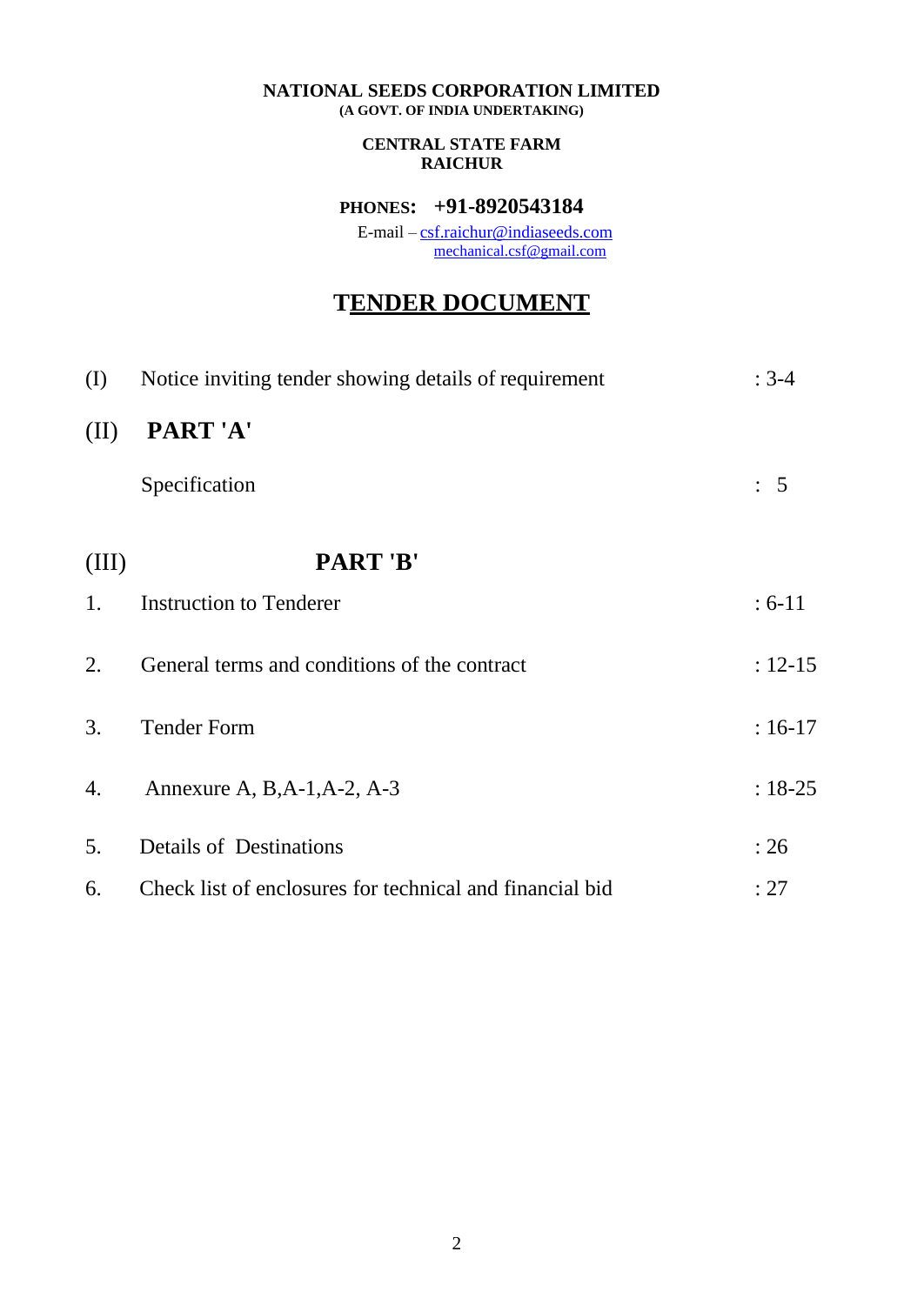#### **NATIONAL SEEDS CORPORATION LIMITED (A GOVT. OF INDIA UNDERTAKING)**

#### **CENTRAL STATE FARM RAICHUR**

**PHONES: +91-8920543184**

E-mail – [csf.raichur@indiaseeds.com](mailto:csf.raichur@indiaseeds.com) [mechanical.csf@gmail.com](mailto:mechanical.csf@gmail.com)

No. CSF/JWL/7(21-1)/Mech./2022-23 Dated: 23.05.2022

#### *NOTICE INVITING E-TENDER*

E-tenders are invited in prescribed Tender Form from reputed manufacturers/ suppliers for supply of Cement Bags as per details given below:-

| <b>Particulars</b>               | <b>Actual Quantity</b> | EMD required to be deposited |
|----------------------------------|------------------------|------------------------------|
|                                  | (nos.)                 | (in Rs.)                     |
| CEMENT Bags ((O.P.C.), 43 Grade) | 920 Bags               | 9500.00                      |
|                                  |                        |                              |
|                                  |                        |                              |
|                                  |                        |                              |

### **Tentative Schedule of supply**

The supply should be done in two phases i.e. first phase supply will be done within 15 days of issue of Purchase Order and Second phase supply should be done after 14 days of issue of Purchase Order within 15 days. The quantity of bags to be supplied will be intimated along with the supply order.

EMD should be paid through RTGS/NEFT/Online portal. Online transaction may be accepted in form of NEFT/RTGS (National Seeds Corporation Ltd, Bank- SBI, (A/C No.- 34019001808, IFSC-SBIN0007861), scan copy of transaction must be uploaded along with technical documents.

1. Bids must be submitted online through our e-tendering portal https://indiaseeds.eproc.in on or before 15:00 hours on 13.06.2022. Technical bid will be opened on 13.06.2022 at 15:30 hours The Price bids of the commercially & technically qualified bidders shall be opened subsequently for which date and time shall be intimated separately.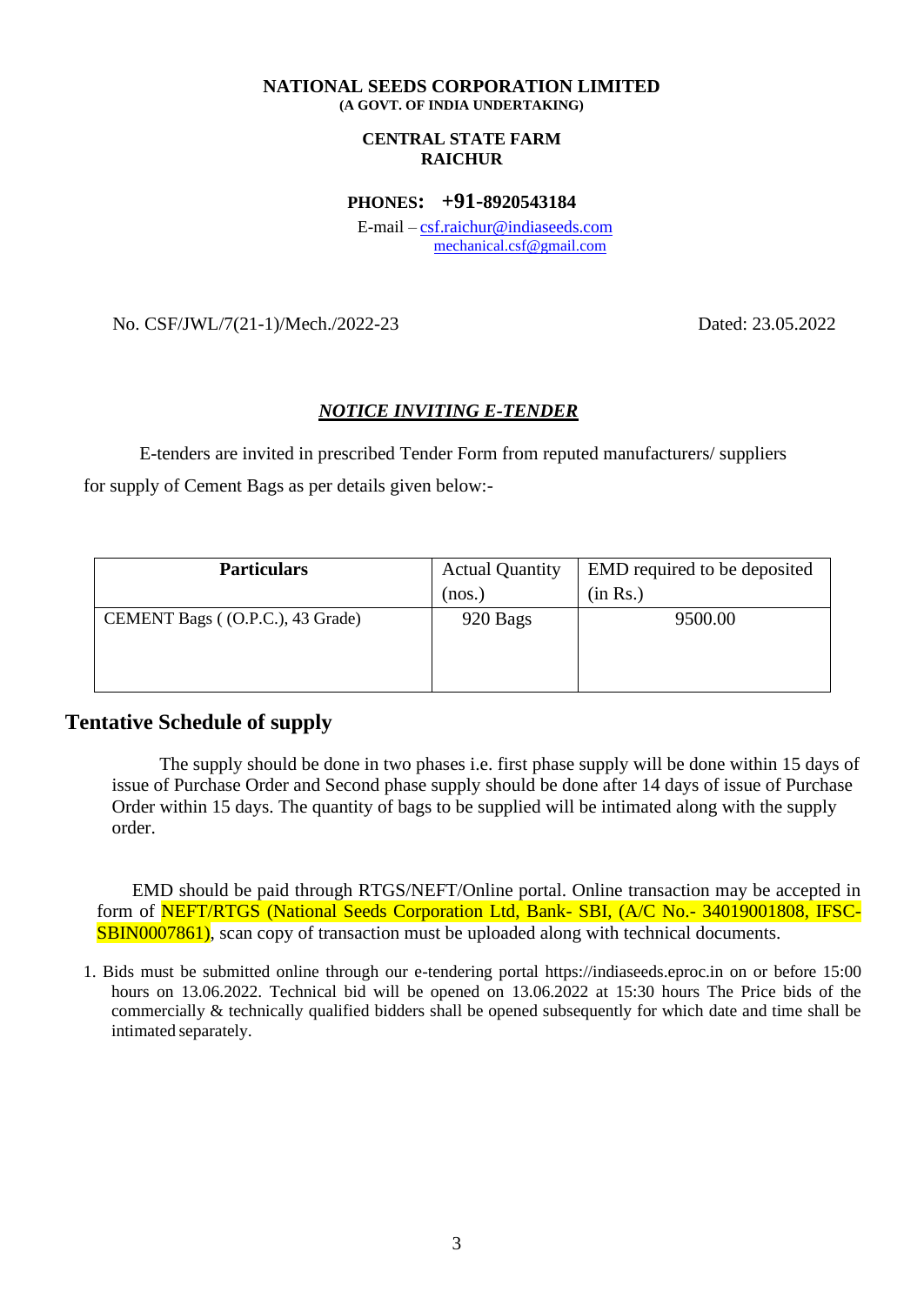#### **Cement Bags reserved for MSEs as per Public Procurement Policy for MSEs order 2012.**

The tenderer has to register & Submit e-tender through our website https://indiaseeds.eproc.in. along with **cost for tender document of Rs. 590/- (non-refundable)**. The tender document can also be seen and downloaded from our website [www.indiaseeds.com a](http://www.indiaseeds.com/)nd CPP portal [www.eprocure.gov.in. P](http://www.eprocure.gov.in/)ayment may be done on-line through RTGS/NEFT.

Bid without payment of Tender cost and EMD shall be liable for rejection. However, MSEs registered with NSIC are exempted from payment of cost of tender document & EMD. MSEs are entitled to avail the benefit of purchase preference as per Public Procurement Policy for Micro and Small Enterprises (MSEs) 2012, subject to furnishing of the documentary proof in support of claim along with their request letter.

**Head of the Farm, National Seeds Coporation Ltd., CSF Raichur** reserves the right to accept or reject any or all tenders, alter or cancel the quantity without assigning any reason thereof. Any further corrigendum(s) to this tender shall be published only on our website https://indiaseeds.eproc.in.

**Last date and time for receipt of Bids** : Up to 15:00 hr. on 13.06.2022 **Date & Time of Opening of Bids** : At 15:30 hr. on 13.06.2022

**Asstt. Manager (Engg.)**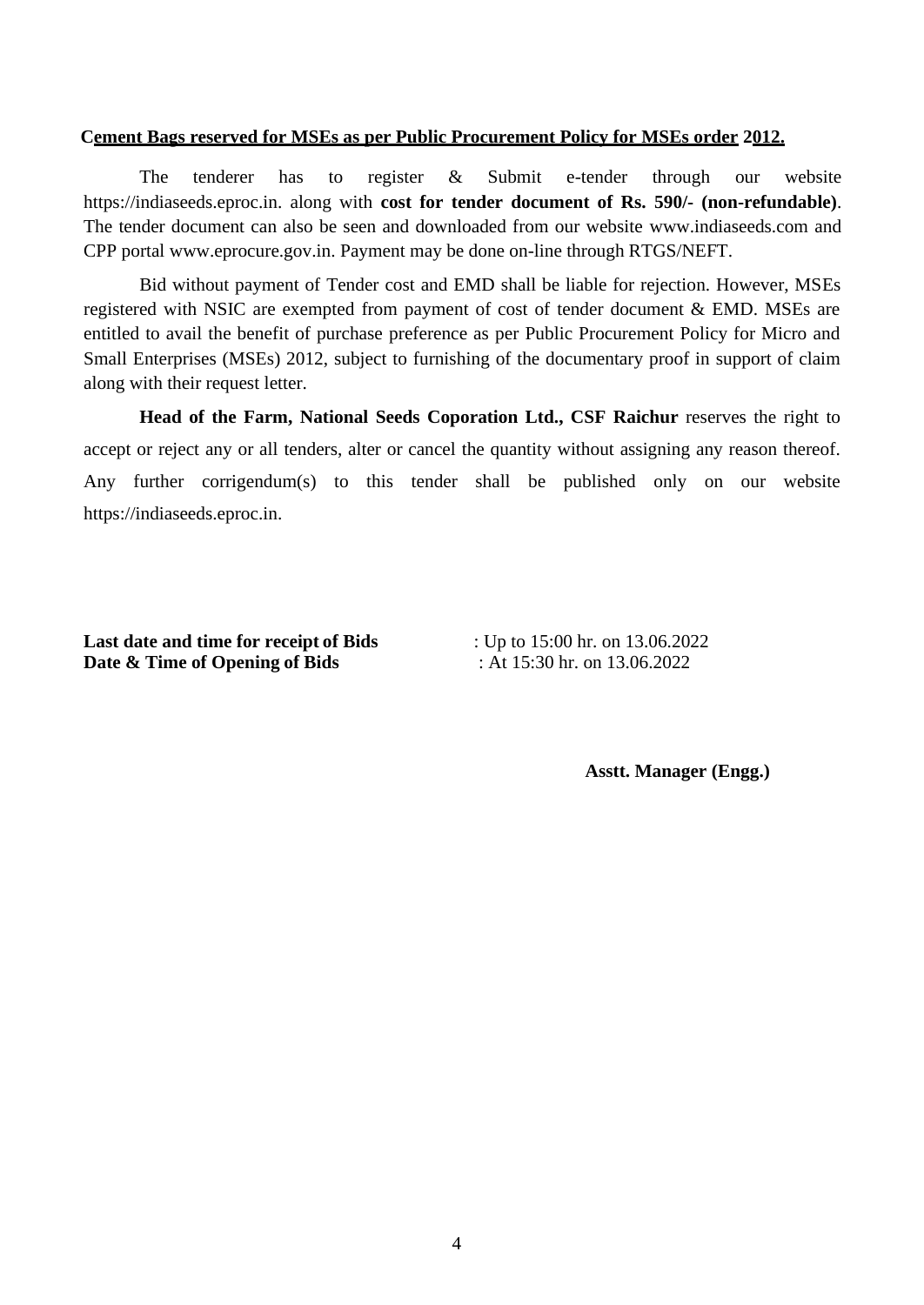# **Part-A SPECIFICATION OF CEMENT BAGS**

| <b>Specification</b>             | Actual Quantity (nos.) |
|----------------------------------|------------------------|
| CEMENT Bags ((O.P.C.), 43 Grade) | 920 Bags               |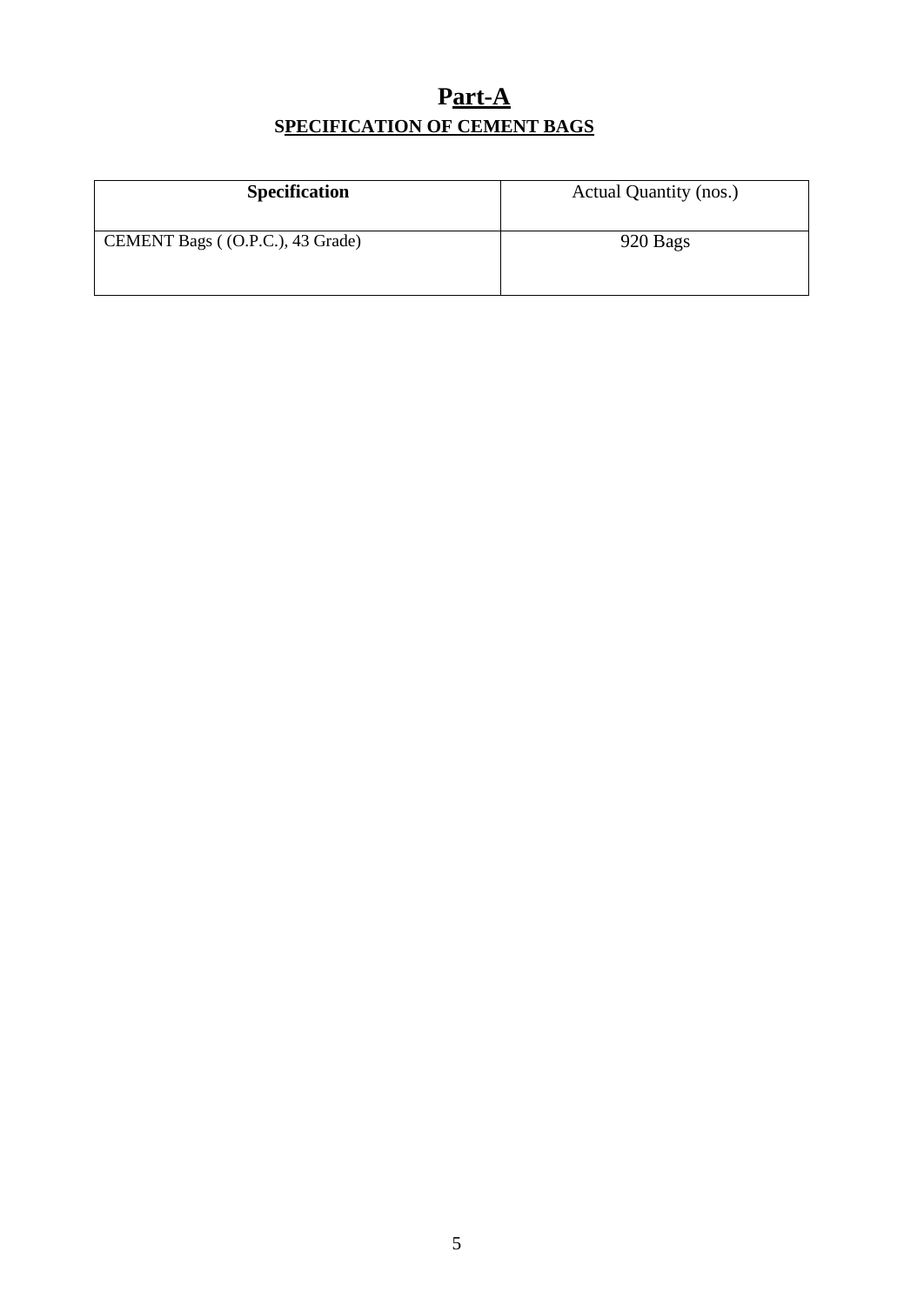# **Part- B SECTION – I**

## **INSTRUCTIONS TO BIDDER – ONLINE MODE**

### **DEFINITIONS:**

- **C1 India Private Limited:** Service provider to provide the e-Tendering Software.
- **NSCL e-Procurement Portal:** An e-tendering portal of National Seeds Corporation Limited ("NSCL") introduced for the process of e-tendering which can be accessed on [https://indiaseeds.eproc.in.](https://indiaseeds.eproc.in/)

### **I. ACCESSING / PURCHASING OF BID DOCUMENTS :**

• It is mandatory for all the bidders to have Class-III Digital Signature Certificate (With Both DSC Components, i.e. Signing & Encryption) from any of the licensed Certifying Agency under CCA, Ministry of Electronics and Information Technology, Government of India to participate in e-tendering portal of NSCL. Bidders can see the list of licensed CA's from the link [www.cca.gov.in](http://www.cca.gov.in/) C1 India Pvt. Ltd. also facilitate Class III Digital Signature Certificate (With Both DSC Components, i.e. Signing & Encryption) to the bidders. Bidder may contact C1 India Pvt. Ltd. at mobile no. +91-8130606629 for DSC related queries or can email at [vikas.kumar@c1india.com](mailto:vikas.kumar@c1india.com)

• To participate in the e-bid, it is mandatory for the Applicants to get themselves registered with the NSCL e-Tendering Portal [\(https://indiaseeds.eproc.in\)](https://indiaseeds.eproc.in/) to have a user ID & Password which has to be obtained by submitting a non-refundable annual registration charges of Rs. 3416/- inclusive of all taxes through **online**  mode. Validity of Registration is 1 year.

• The amendments / clarifications to the tender, if any, will be posted on the NSCL e-Tendering Portal [\(https://indiaseeds.eproc.in\)](https://indiaseeds.eproc.in/).

• To participate in bidding, bidders have to pay EMD (refundable) as per the amount mentioned in the tender document online through NEFT/RTGS after generating E-challan from [https://indiaseeds.eproc.in.](https://indiaseeds.eproc.in/)

• To participate in bidding, bidders have to pay Tender Processing Fee of Rs. 570/- inclusive of all taxes (Non-refundable) through online mode (internet banking/debit card/credit card).

The Bidder may modify or withdraw their bid after submission prior to the Bid Due Date. No Bid shall be modified or withdrawn by the Bidder after the Bid Due Date and Time.

• Both 'EMD' and 'Tender Document Fee' are mentioned in individual tender document as published at NSCL e-Tendering Portal [\(https://indiaseeds.eproc.in\)](https://indiaseeds.eproc.in/).

• For helpdesk, please contact e-Tendering Cell and Help Desk Support Monday to Friday Ph: **0124- 4302033/36/37, [nsclsupport@c1india.com.](mailto:nsclsupport@c1india.com)**

• It is highly recommended that the bidders should not to wait till the last date of bid submission to avoid complications like internet connectivity issue, network problems, system crash down, power failure, browser compatibility issue, system compatibility issue, improper digital signature certificate problem etc. In view of this context, neither M/s National Seeds Corporation Limited nor M/s. C1 India Pvt. Ltd will be responsible for such eventualities.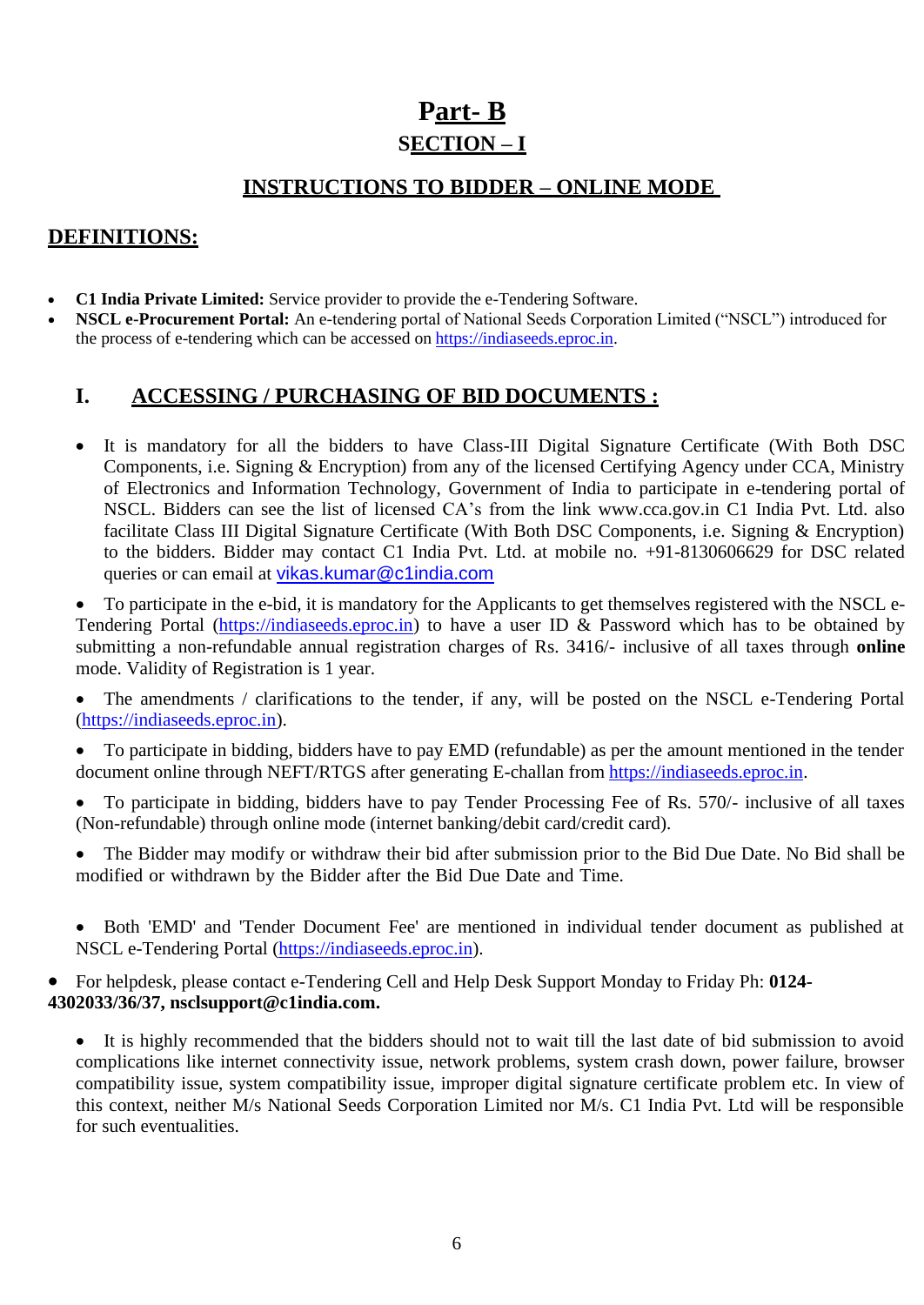### **1. PREPARATION & SUBMISSION OF APPLICATIONS:**

- i) Detailed NIT may be downloaded from NSCL e-tendering portal and the Application may be submitted following the instructions appearing on the screen/NIT.
- **i**) A Vendor manual containing the detailed guidelines for e-tendering system is also available on the portal.

### **2. MODIFICATION / SUBSTITUTION/ WITHDRAWAL OF BIDS:**

- (i) The Bidder may modify, substitute or withdraw its e- bid after submission prior to the Bid Due Date. No Bid shall be modified, substituted or withdrawn by the Bidder on or after the Bid Due Date.
- (ii) Any alteration/ modification in the Bid or additional information supplied subsequent to the Bid Due Date, unless the same has been expressly sought for by the NSCL, shall be disregarded.
- (iii) For modification of e-bid, **bidder has to detach its old bid** from e-tendering portal and upload / resubmit digitally signed modified bid.
- (iv) For withdrawal of bid, bidder has to click on withdrawal icon at e-tendering portal and can withdraw its e-bid.

### **3. OPENING AND EVALUATION OF APPLICATIONS:**

- a) Opening of Applications will be done through online process.
- **b)** NSCL shall open documents of the Application received in electronic form on the Application due date. **The price bid shall be opened for only technically qualified bidders.**
- *4.* ADVICE FOR TENDERERS**:** *The tenderers are advised in their own interest to carefully read the tender document and understand their purport and unless the tender specifically states to the contrary in respect of any particular clause, it shall be presumed that he accepts all the terms & conditions as have been laid down in the tender document and submit the tender accordingly.*

**5. ELIGIBLITY CRITERIA** :- **Tenderers who are interested to supply 100% of the tendered qty. of any goods are eligible for participation in the tender.** But it should be **indicated clearly in the Technical Part of the Bid**. If not indicated, then tender will be treated for entire tendered quantity.

The Tenderers may furnish the list of actual users of the item quoted, for the reference. Copies of purchase orders secured during last two years may be enclosed (If any).

The Tenderers may be enclosed a copy of last two years income tax return duly acknowledged by income –Tax Department (optional).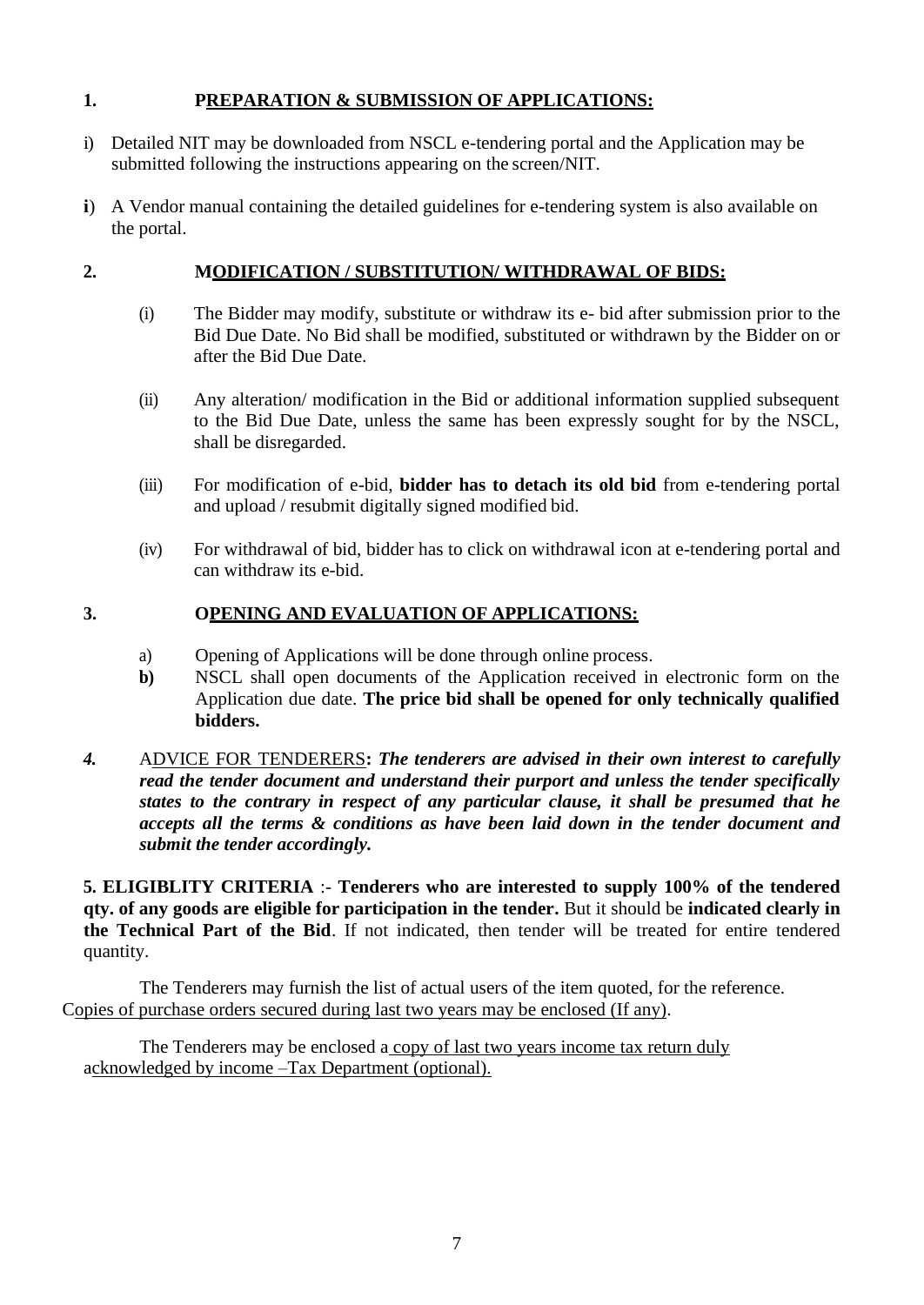**6. SUBMISSION OF OFFER: -** Offer must be submitted on-line. The prescribed tender form is provided in part "B" of the tender document at Section-III. The tenderer may attach additional sheets wherever detailed description is necessary .**Only that party should tender who accepts all the terms & conditions because conditional tender may be treated as void.**

**7. DELIVERY OF GOODS:-** The delivery period so specified in **clause no.3 of section –II** will be the essence of the contract. It would be clearly understood that any delay in delivery will cause unascertainable damages to the Corporation. Only those parties should tender who are in a position to stick to the delivery prescribed. Their attention is also invited to **clause-10 of section-II** relating to liquidated damages which shall be binding.

**8. QUOTATION OF PRICES: -** Tenderer shall give a final firm and net per unit price free from all escalation. Request for increase in price will under no circumstances be considered after opening of the tender. For the purpose of comparison and evaluation of bids, the tenderers are required to quote their rate goods-wise indicated in part- A of the tender document and should be given strictly in a manner as indicated in the annexure-A of Section-III of the part B of the tender document, as under:

**A)** The rates should be quoted for the offered items **on the basis of F.O.R. Destination door delivery inclusive of all taxes (including G.S.T., Turnover Tax Modvat etc), Duties (Cess etc)**, **Packing & Forwarding charges, loading and unloading etc. The Octroi wherever applicable, shall be paid extra by NSC on actual basis. The inspection and Verification will be borne by NSC and hence these charges should not be included in the rate offered.** In case of full truck load/part load F.O.R. Destination will mean delivery at National Seeds Corporation Limited, Central State Farm- Jawalgera, Tq: Sindhanur, Distt: Raichur, Karnataka at the destination station.

**B)** If the rates quoted by tenderer are exclusive of sales tax, general tax, central sales tax or any other taxes or levies, which are payable in addition, the exact rate at which they are payable should be shown clearly in the tender. In the absence of clear indication that these levies are payable in addition to the rates quoted, it will be assumed that rates are inclusive of all taxes and no extra taxes will be paid.

**9. EARNEST MONEY:** Fixed **EMD as indicated at page no. 3 of the tender document against Cement Bags of the tendered item.** The consolidated amount of EMD for all Cement Bags quoted may be deposited by RTGS/NEFT

**(a)** Exemption of earnest money deposit for Indian Manufacturers which are registered with NSIC under Single point registration scheme, Indian manufacturers/suppliers who are **Micro small medium Enterprises(MSME) small scale units and registered with National Small Industries Corporation under single** point registration scheme are exempted from payment of earnest money deposit provided to furnish photocopy of **valid registration with NSIC under the single point registration scheme**, for the quoted stores in support of claim along with their request letter. This facility will, however, not be provided to those small scale units who are registered under the old registration scheme which was extended up to 30th June, 1981 only.

#### **OFFERS OF THE FIRMS OTHER THAN (MSME) SMALL SCALE INDUSTRIES AS DEFINED ON "B" AS ABOVE NOT ACCOMPANIED BY EMD WILL BE SUMMARILY REJECTED. OFFERS OF THE (MSME) SMALL SCALE INDUSTRIES NOT**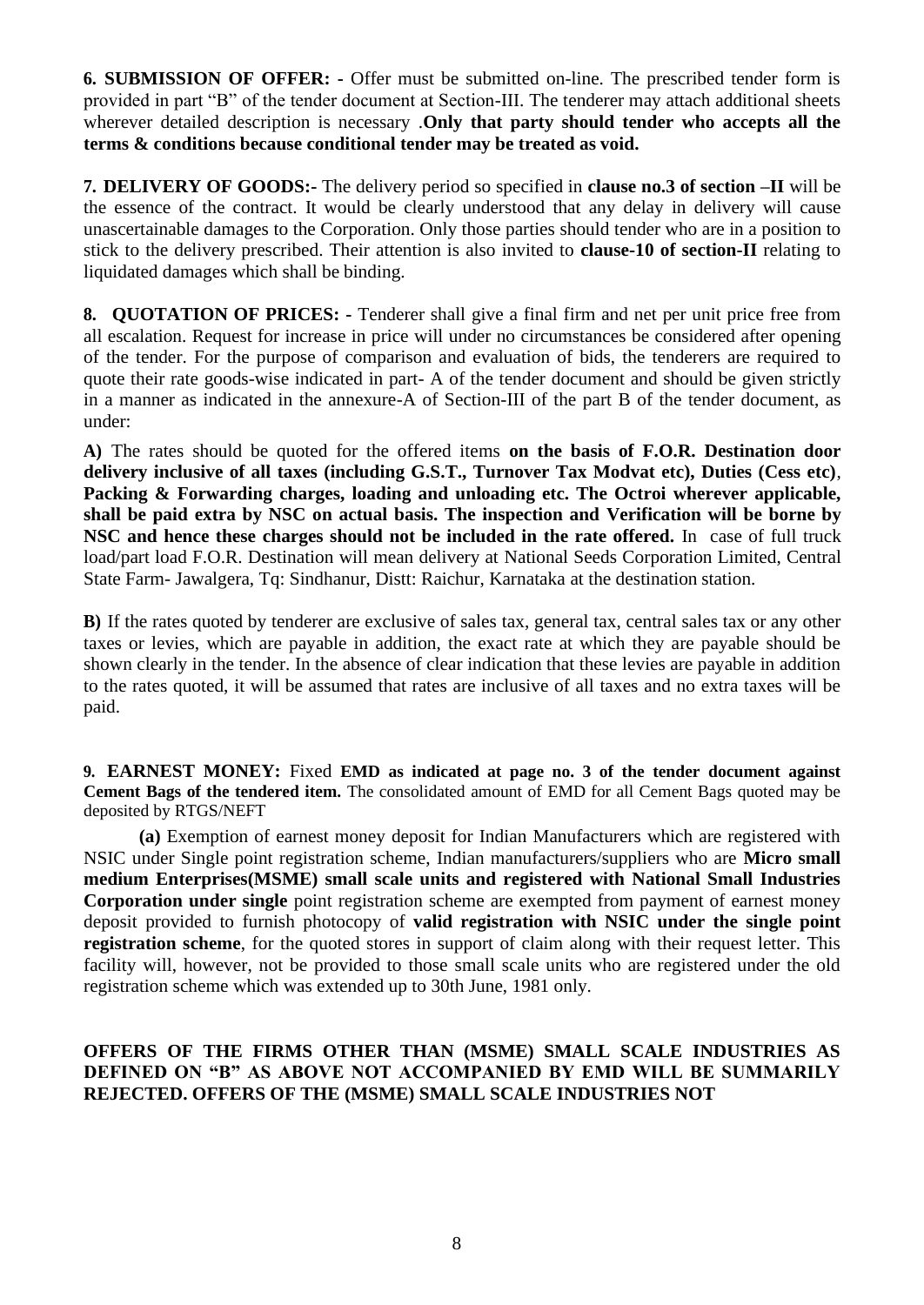**REGISTERED WITH NSIC FOR THE QUOTED ITEM UNDER SINGLE POINT REGISTRATION SCHEME AFTER 30TH JUNE 1981 AND NOT ENCLOSING THE VALIDDOCUMENTARY PROOF IN SUPPORT OF THEIR CLAIM WITH THEIR REQUEST LETTER SHALL ALSO BE REJECTED.**

**NO ADJUSTMENT OF EMD FROM THE DUES, IF ANY, AVAILABLE WITH THE CORPORATION, AGAINST THE SUPPLIES MADE BY THE SUPPLIER IN THE PAST SHALL BE ALLOWED.TENDERS WITH SUCH REQUEST AND NOT ACCOMPANIED WITH REQUISITE AMOUNT OF EMD FREE FROM ANY ADJUSTMENT SHALL BE SUMMARILY REJECTED.**

Any Tender not secured in accordance with above will be rejected by the purchaser as non responsive.

**10. FORMAT AND SIGNING OF TENDER: -(a) Tenderers** are required to submit their e- tender as per the prescribed Performa given in the tender document. The Tender prepared by the bidder and all correspondence and documents relating to the tender exchanged by the tenderer and purchaser, shall be written in the English languages. It **s**hall be digitally signed by the Tenderer or a person duly authorized to sign the Tender document. The letter of authorization shall be indicated in written power of attorney accompanying the Tender.

**11. PROCEDURE FOR SUBMISSION OF TENDER: -** The Tenderers shall attach technical specifications of quoted item, Instruction to Tenderer , Terms and Conditions of contract as per Section-I & II of Part "B" of tender document ,requisite EMD, profile of the company as per Annexure-B of Section-III Part "B" along with documents as per the check list and other document if any in support of offer. All papers should be digitally signed.

**PRICE BID -**Containing prices as per clause-09 of Section-I Part-B in a prescribed Performa given in Annexure-A Section-III Part "B" of the tender document.

**12. MODIFICATION AND WITHDRAWAL OF TENDER: -** The tenderer may modify or withdraw its tender after the tender's submission, provided that written notice of the modification or withdrawal is received by the purchaser prior to the deadline prescribed for submission oftenders.

**13. DEADLINE FOR SUBMISSION OF TENDERS: -** Tender must be received by the purchaser no later than time and date specified in the invitation for tender. In the event of the specified date for the submission of bids being declared a holiday for the purchaser, the Tender will be received up to the appointed time on the next working day.

**14. LATE TENDER: -**After deadline for submission of tender prescribed by the purchaser, pursuant to NIT/Tender Document/any amendment will not be entertained.

**15. OPENING OF TENDER**: - The purchaser/Corporation will open tenders online. The "**Technical & Commercial bids**" shall be **opened on the date of opening tender** and **"Price Bids**" of tender only be opened based upon an examination of the documentary evidence submitted in **technical & Commercial bid** by the tenderer, as well as such other information as the purchaser/Corporation deems necessary and appropriate, found in order.

**16. CLARIFICATION OF BIDS:-**To assist in the examination, evaluation and comparisons of tenders, the purchaser may at its discretion, ask the tenderer for clarification of its bid .The request for clarification and the response shall be in writing and no change in price or substance of the bid shall be sought, offered or permitted.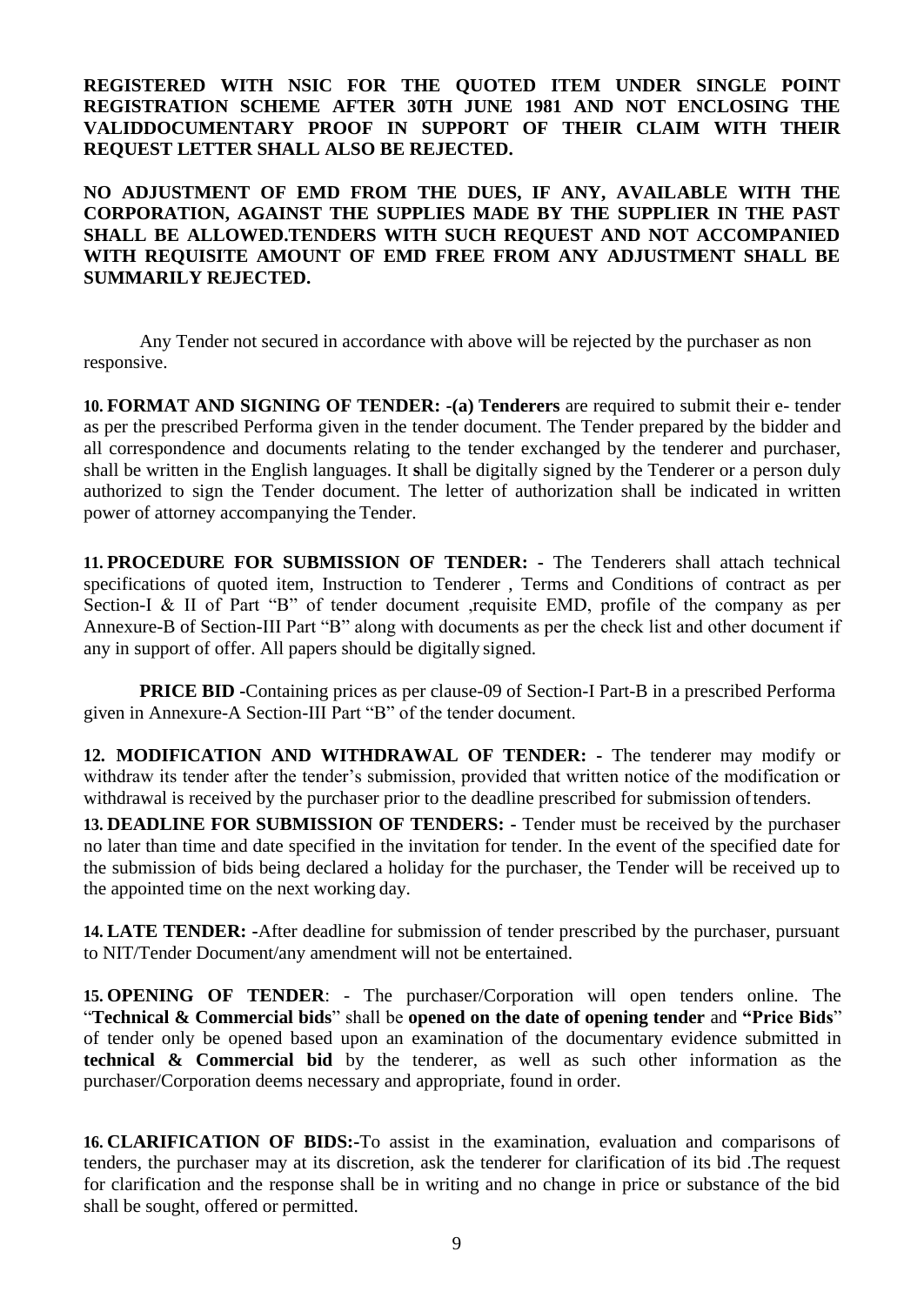**17. FORFEITURE OF THE EARNEST MONEY**: - Earnest Money may be forfeited if a tenderer withdraws its tender during the period of Tender validity specified by the Tenderer on the Tender Form: Or

If tenderer fails to supply the required material as per supply schedule given at part A

**18. DISPUTES or DIFFERENCES**: - All disputes or differences that may arise in connection with this tender or the interpretation of any of its terms or in any other way related to this tender directly or indirectly shall be referred to arbitration in accordance with the clause relating to "settlement of disputes" included in Section-II of Part "B" of tender document i.e. General conditions of the contract. .

**19. VALIDITY OF OFFER**: The tenderer shall keep their offers open for **acceptance for a period of 60 days from the date of opening of the tender.** In case the last date happens to a holiday, offers shall remain open for acceptance till the next working day. Tenderers with shorter validity period, subject to prior sales, immediate acceptance and any such similar conditions are liable to be rejected

**20. AWARD CRITERIA: -**Subject to Clause NO. 21, the purchaser will award the contract to the successful tenderer whose bid has been determined to be substantially responsive and has been determined as the lowest evaluated tender ,provided further that the tenderer is determined to be qualified to perform the contract satisfactorily**.**

**21. PURCHASER"s RIGHT TO VARY QUANTITIES AT TIME OF AWARD**: -The Purchaser/ Corporation reserve the right at the time of award of contract to increase or decrease by up to 20- 25% of the quantity of Cement Bags specified in the schedule of requirements without any change in price or other terms &conditions.

**22. PURCHASER"s RIGHT TO ACCEPT ANY BID AND TO REJECT ANY OR ALL BIDS: -** The Purchaser/Corporation reserves the right to accept or reject any tender, and to annul the tendering process and reject all tenders any time prior to award of contract, without thereby, incurring any liability to the affected tenderer or tenderers or any obligation to inform the affected tenders of the grounds for the purchaser's action.

**23. NEGOTIATION: -** There shall normally be no post tender negotiation. If at all negotiations are warranted under exceptional circumstances then it can be with L-1 (lowest tenderer) only.

**24. SPLITING OF ORDERS**: - The Purchaser /Corporation may decide to split the order among two or more tenderers according to exigencies of the cases at L-1 rate.

**25. PURCHASE PREFERENCE TO MSEs:** - As per Public Procurement Policy for MSEs Order 2012.

**26. REPEAT ORDER**:- The validity of the tender shall be extended to a period of **six months from the date of placing initial order** and it shall be open to the Purchase /Corporation to place repeat order with the supplier **on the same rates and same terms and conditions** for quantities **not more than 50% of the quantity in the initial purchase order**. Repeat Order can be exceeded **more than 50% of P.O"s quantity and beyond six months on need basis with the prior consent of the supplier**.

### **27. REFUND OF EARNEST MONEY**:-

(A) Unsuccessful tenderers: In case of unsuccessful tenders who do not, withdraw their offers before the receipt of final decision, the earnest money shall be returned, without interest after the finalization of tenders or after expiry of validity period of the respective offer, whichever is earlier by means of RTGS and the Corporation will not be responsible for reimbursing to the tenderers the Bank's commission for encashing the same.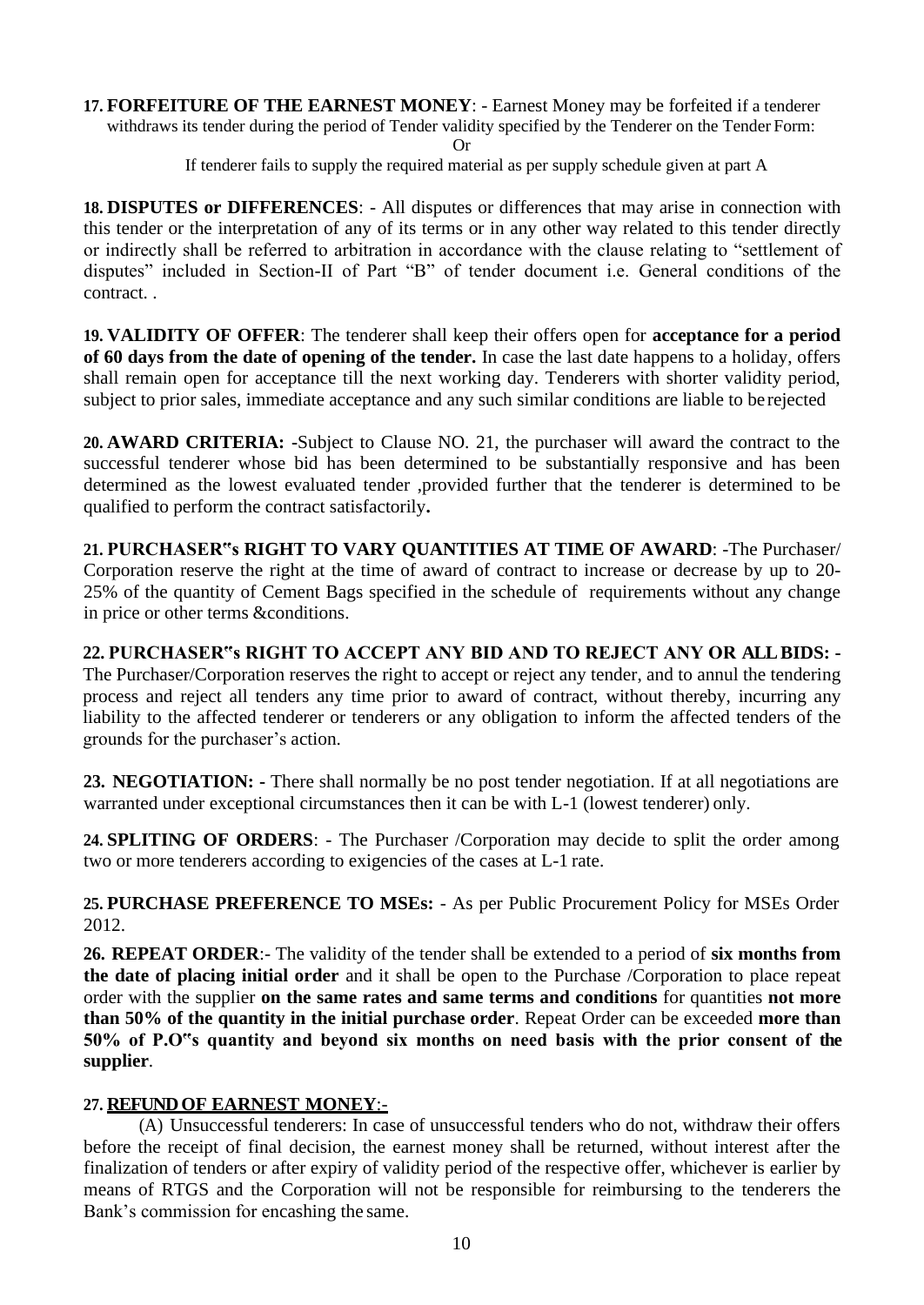(B) Successful Tenderers:

The EMD Deposit will be discharged by the purchaser and returned to the supplier following the date of completion of the suppliers performance obligation, including carrying out all necessary adjustment/deduction if any and on submission of a declaration by the supplier that they have no claim in respect of the contract or relating thereto or arising there from against NSC.

#### **28. CONTRACTS:-**

- **a) SIGNING OF CONTRACT :-**The successful tenderers within 07 days from date of issue the Purchase Order, shall sign and date agreement as per the format given in Section -III Annexure A-2 of the tender document, wherever the value of terms ordered is more than Rs. one lakh and furnish it to the purchaser. The terms and conditions contained in Section-II of the tender document will be considered to be part of agreement, any variation in the terms and conditions as may be suggested by the tenderer and accepted by the Corporation will be part of the agreement. The cost of stamping for agreement shall be borne by the successful tenderer.
- **SECURITY MONEY: -** The Successful Tenders within 07 days from date of issue of supply order shall furnish security deposit @ 05% of the value of the supply order for execution of order inclusive of EMD. The security money shall be furnished in the form of Insured Security bond, or Account payable Demand draft or Bank guarantee form in any of the commercial bank or payment online in acceptable form by the successful tenderer. The Security Money Deposit shall be refunded without interest after 30 days of satisfactory completion of contract period with all contractual obligations. Prescribed Performa for Bank Guarantee is given in Section III Annexure A-3 of Tender Document.

Failure of the successful tenderer to comply with the requirement of terms and conditions of tender shall constitute sufficient grounds for the annulment of the award and forfeiture of the EMD/Security Money, in which event the purchaser/Corporation may make the award to the next lowest evaluated bidder or call for new bids.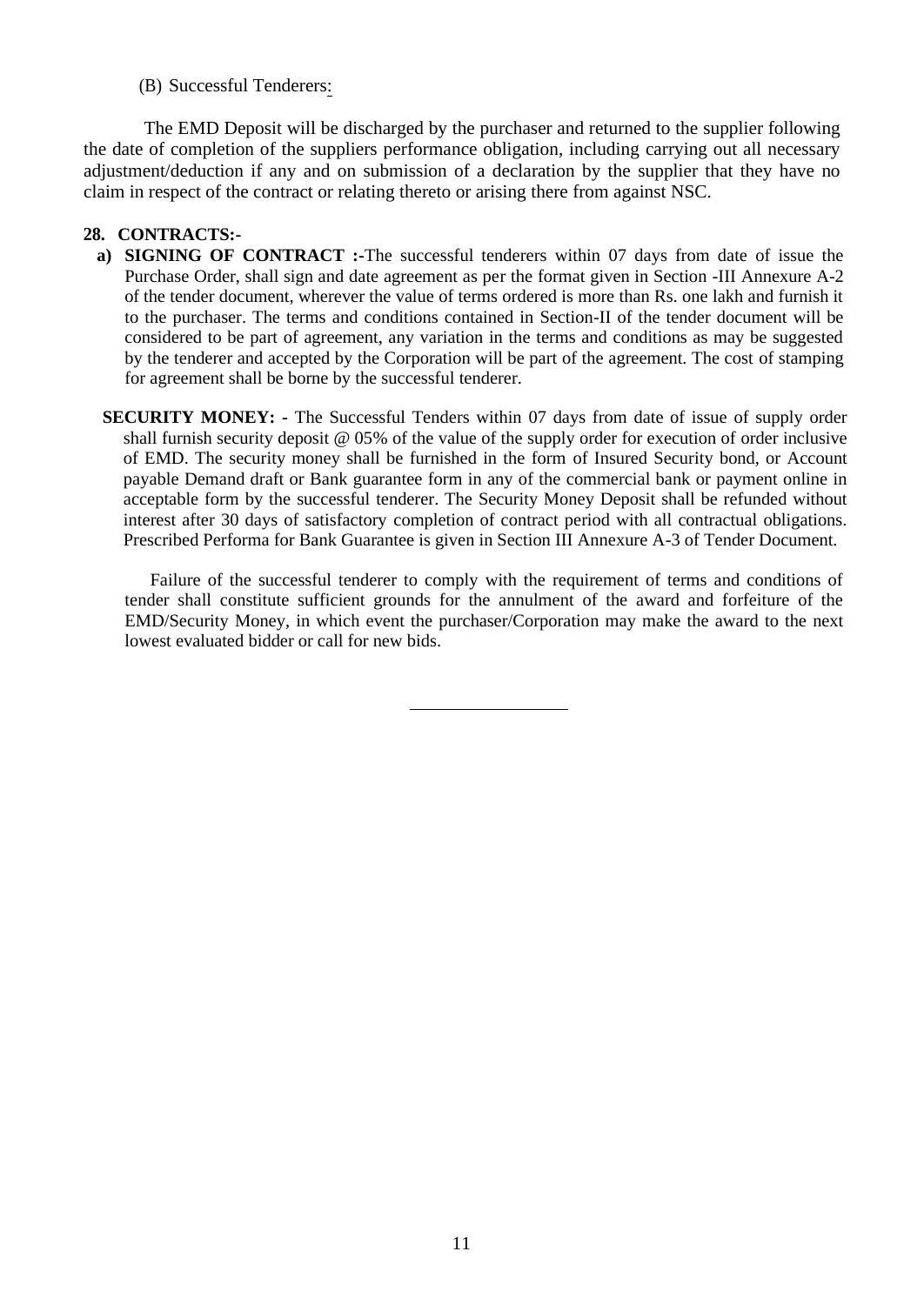## **SECTION - II**

#### **GENERAL TERMS AND CONDITIONS OF THE CONTRACT:**

- **1. Transfer and subletting: -**The supplier shall not sublet, transfer, assign or otherwise part with the contract to any person, firm or Company directly or indirectly or any part thereof without the previous written permission of the Corporation.
- **2. Indemnity:-**The supplier shall at all times indemnity the Corporation against all claims which may be made in respect of the said items for infringement of any right protected by patent, registration of design or trade mark provided always that in the event of any claim in respect of an alleged breach of a patent registered design or trade mark being made against the Corporation, the Corporation shall notify to the supplier of the same and the supplier shall be bound, but at his own expenses, to conduct negotiations for settlement or prosecute any litigation that may arise there from.In the event of the Corporation becoming liable to any amount on any aforesaid account, the supplier shall make good the amount so payable and the expenses incurred on that behalf.
- **3.** Delivery: The supply should be done in two phases i.e. first phase supply will be done within 15 days of issue of Purchase Order and Second phase supply should be done after 14 days of issue of Purchase Order within 15 days. The quantity of bags to be supplied will be intimated along with the supply order.

The supplier **shall complete the supply of Cement Bags at National Seeds Corporation Limited, Central State Farm - Jawalgera, Tq: Sindhanur, Distt: Raichur, Karnataka as per supply order and schedule.**

**In case of repeat order, supply of entire quantity shall be made as per repeat order.**

**No extension of delivery period shall be allowed to supplier**. However, the goods may be dispatched early also for which no extra benefit or relaxation in payment terms shall be allowed to the suppliers. The date of receipt of goods as specified in the prescribed receipt i.e. G R note issued by the consignee shall be final for the purpose of calculating delivery period.

#### **4. Changes in specifications:**

**(a)** The Corporation/ purchaser should require any changes in specifications; the supplier shall use his best endeavor to comply with the Corporation"s/ purchaser"s wishes subject to fair adjustment of prices and delivery schedule where appropriate.

#### **5. (b)Right to Terminate or Alter the Contract**:

If at any time during the terms of this contract the plan of the Corporation/ purchaser changes for any reason beyond the control of the Corporation/ purchaser, the Corporation shall have the right to terminate or alter this contract by sending a notice of such intention to the supplier by hand through a responsible officer. The supplier shall allow such officer to prepare an inventory of such material as is complete and ready for dispatch. Such officer shall also prepare an inventory of the materials which the supplier has already arranged for using in manufacturing the items to be supplied. The Corporation/ purchaser shall accept delivery of the material that are complete and ready for dispatch and may award compensation to the supplier for the material already procured or may in its option allow the suppliers to utilize the materials and make it ready for dispatch within such period as may be reasonable.

#### **6. Marking:**

The supplier shall comply with the requirements of Indian acts relating to merchandise and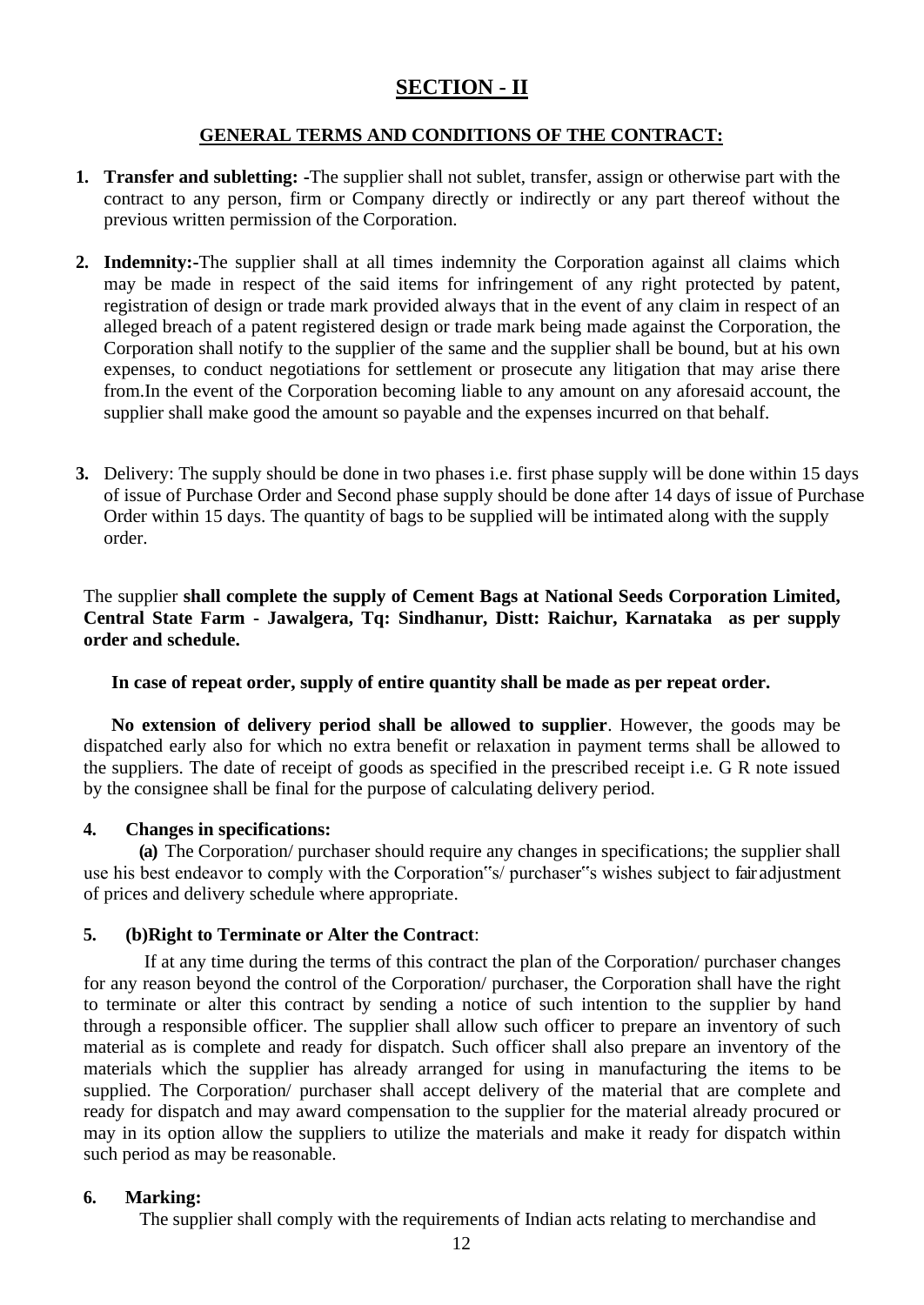rules made there-under for marking of all the Material supplied.

#### **7. Packing:**

The supplier shall provide such packing of the Material as is required to prevent their damage or deterioration during transit to their final destination as indicated in the Supply Order.

### **8. Change Order:**

The Corporation /Purchaser may at any time, make changes within the general scope of the contract in any one or more of the following:

i) Place of delivery. National Seeds Corporation Limited, Central State Farm- Jawalgera, Tq: Sindhanur, Distt: Raichur, Karnataka

#### **9. Warranty:**

**(a)** The supplier warrants that the Materials supplied under this contract are new, unused, of the most recent and incorporate all recent improvements in design ,printing and materials unless provided otherwise in the contract. The supplier further warrants that the Material supplied under this contract shall be free from all defects and faults in material, workmanship and manufacturing and shall be of the highest grade and consistent with the established and generally accepted standards for materials of the type of items/stores ordered and in full conformity with the contract specifications and samples.

**(b)** The supplier shall if required, replace the Materials or such portion thereof as is rejected by the Corporation free of cost at the ultimate destination or at any other place or at the option of the Corporation, the supplier shall pay to the Corporation/ purchaser the value thereof at the contract prices and such other expenditure and damage as may arise by reason of the breach of the conditions herein specified.

**(c)** All replacements that the Corporation/Purchaser shall call upon the supplier to deliver or perform under this warranty shall be delivered or performed by the supplier within two months (promptly and satisfactorily).If the supplier desired to take over the defective items/stores, it shall be done within one month from the date of replacement. Thereafter, Corporation / purchaser shall not be responsible to keep the defective items/stores.

### **10. Liquidated damages:-**

It is emphasized by the Corporation/ purchaser & understood by the supplier that the **period of delivery, stipulated in the contract is the essence of the contract.** It is **admitted by the supplier that any delay in the delivery will cause damages to the Corporation/** purchaser. If the supplier fails to deliver any or all of the Goods within the time period(s) specified in the Contract, the Purchaser shall, without prejudice to its other remedies under the Contract, deduct from the Contract price, as liquidated damages, a sum equivalent to 2% of the delivered price of the delayed goods for each week of delay until actual delivery or performance, up to a maximum deduction of 15% of the delayed goods. Once the maximum is reached, the purchaser may consider termination of the contract.

The **Corporation/** purchaser **may withhold any payment due to the supplier until the whole of the items/stores have been fully supplied and delivered and may deduct or recover from the supplier liquidated damages as stipulated above**. This clause is without prejudice to the right of the Corporation/ purchaser to make risk purchase under next clause and the liability under that clause shall be in addition to liquidated damages.

### **11. Default & Risk purchase:-**

**(a)** Should the supplier fail to have the stores ready for delivery as aforesaid, or should the supplier in any manner or otherwise fail to perform the contract or should it fail to complete the supply in time according to the specifications or should it have winding up order made against it or make or enter into any arrangements or composition with its creditor or suspend payments (or being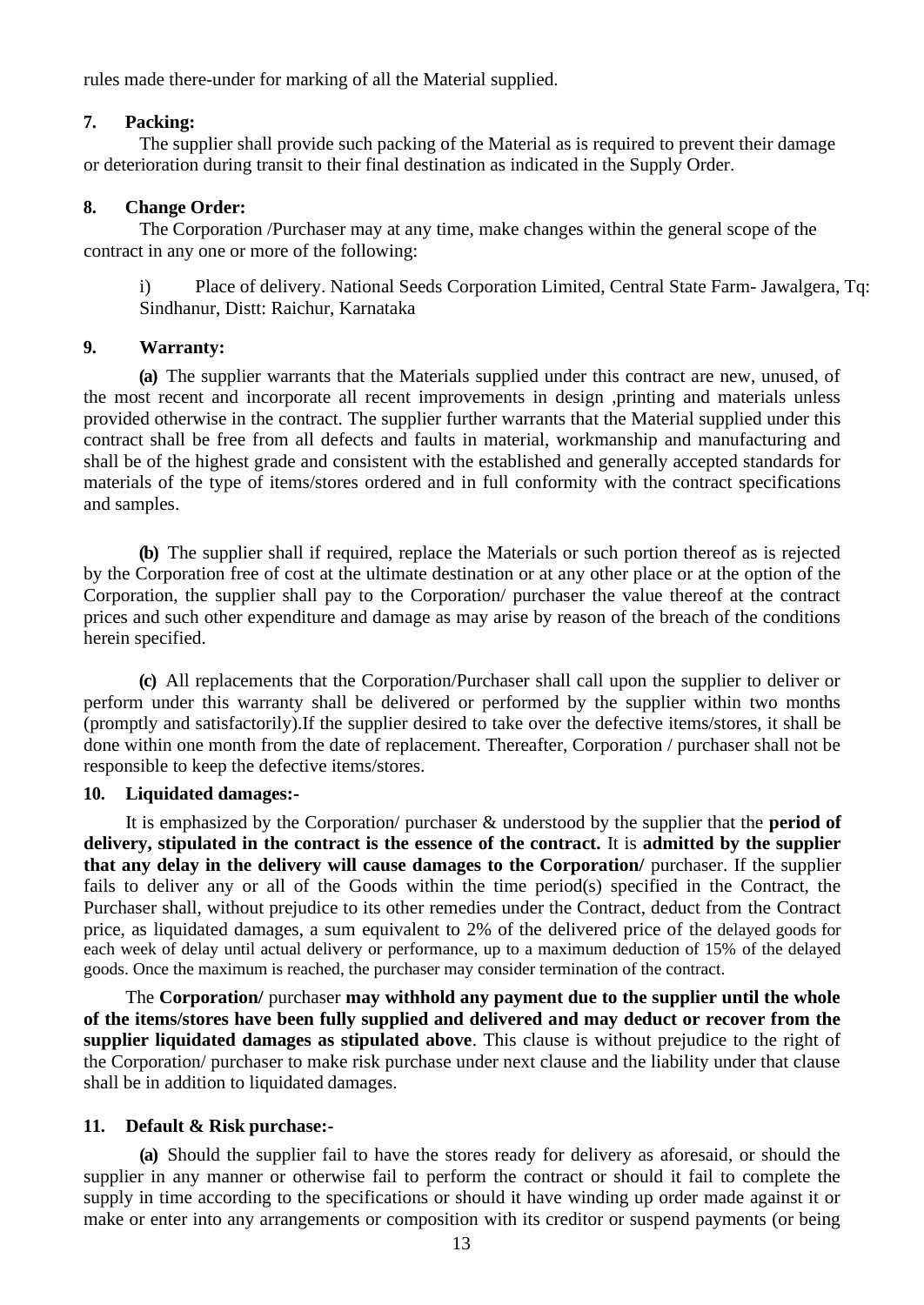a company should enter into liquidation either compulsory or voluntary) the Corporation shall have power under the hand of CMD to declare the contract at the end at the risk and cost of the supplier in every way. In such case supplier shall be liable for any liquidated damages for delay as above provided and for any expenses, losses or damages which the Corporation/purchaser may be put incur or sustain by reason of, or in connection with supplier's default.

**b)** The cancellation of the contract may be either for whole or part of the contract at Corporation's option. In the event of the Corporation/Purchaser terminating this contract in whole or in part, it may procure upon such items and in such manner as it deems appropriate supplies similar to these so terminated and the supplier shall be liable to the Corporation for any excess cost for such similar supplies provided that the supplier shall continue the performance of this contract to the extent not terminated under the provisions of this clause.

#### **12. Force majeure**:-

Not withstanding the provisions of Clauses 13  $\&$  14, the supplier shall not be liable for forfeiture of its Security Deposit , liquidation damages or termination for default, it and to the extent that, its delay in performance or other failure to perform its obligations under the Contract is the result of an event of Force majeure.

For purposes of this Clause, "Force Majeure" means an event beyond the control of the Supplier and not involving the Supplier's fault or negligence and not foreseeable. Such events may include, but are not limited to, acts of the Corporation /Purchaser either in its sovereign or contractual capacity, wars or revolutions, fires, floods, epidemics, quarantine restrictions and freight embargoes.

If a Force Majeure situation arises, the supplier shall promptly notify the Purchaser in writing of such conditions and the cause thereof within 48 (Forty Eight) hours. Unless otherwise directed by the Purchases in writing, the Supplier shall continue to perform its obligations under the Contract as far as is reasonably practical and shall seek all reasonable alternative means for performance not prevented by the Force Majeure event.

#### **13.Terms of payments:**

**(A)** All invoices shall be prepared in quadruplicate in the name of Farm Head, National Seeds Corporation Ltd., Central State Farm Jawalgera, Tq Sindhanur Dist: Raichur including GSTIN No. both buyer (i.e., National seeds corporation limited, 29AABCN8973F1Z0) & seller. (Delivery Destination) mentioned in the purchase Order and shall be signed by the supplier or his authorized agent. Every invoice shall bear a certificate that.

**"The material covered by the invoices has been inspected by the supplier before delivery and conforms in every way to the contract specification and is packed in accordance with the contract requirement and further that no invoice has been prepared previously in respect of the articles charged in the particular invoice".**

Invoice should be prepared according to the GST norms and bear a certificate as per clause no. 11 above. Invoice to be sent in **duplicate to concerned consignees and two copies to NSCL, CSF Raichur.**

**(B)** The invoice value would be paid by NSC against proof of delivery of the material at destination in good condition in all respect as per standard through **NEFT/RTGS** after making necessary deduction if any towards liquidated damages, outstanding, short supplies etc on pro-rata basis or as decided by the Corporation**. The supplier is requested to provide information namely Bank name, location of branch & Name of City, Nature of Account, Bank Account No., IFSC code no., MICR code no. Permanent Account No (PAN) In Annexure "B" Section III.**.

**14.** No advance payment will be made by the National Seeds Corporation, Central State Farm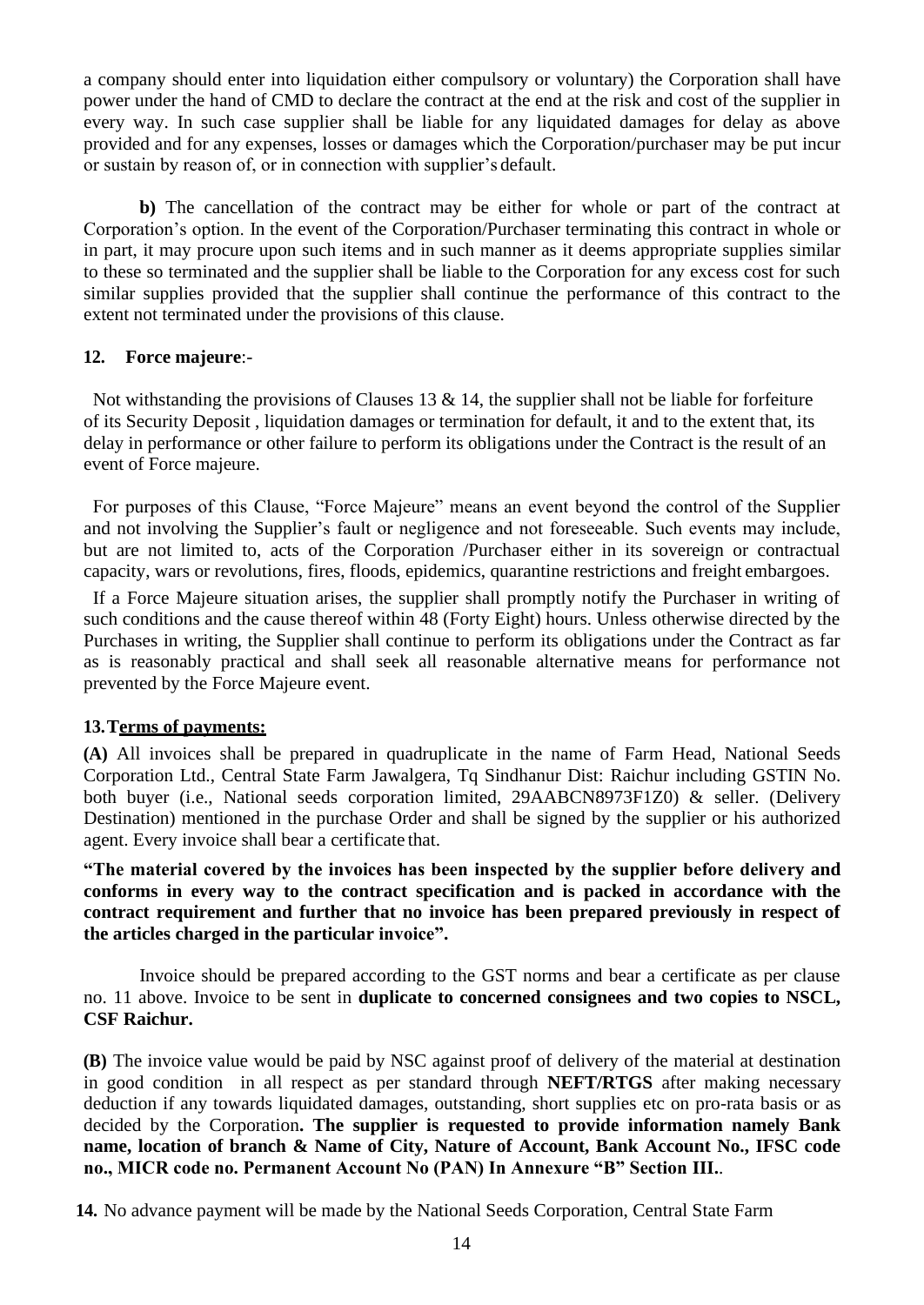Raichur.

**15.** The Farm Head reserves the right to reject the tender(s) completely or part thereof without assigning any reason.

#### **16.Settlement of disputes**:

In case of any dispute arises between NSC and the other party due to any term or matter, both the parties will opt to resolve it through mutual understanding and discussion. In case, dispute remains even after discussion, then it shall be binding upon parties to resolve issue under the provisions of Arbitration & Conciliation Act, 1996 as amended from time to time. Under this provision, the Chairman-cum-Managing Director, National Seeds Corporation Limited with the concurrence of both the parties shall appoint Sole Arbitrator to resolve the issue and both the parties will have to abide by the decision. The parties will bind to resolve this dispute through arbitration before going to court of law. The Arbitration shall be conducted at New Delhi and shall in English Language. The court of Delhi shall have the jurisdiction.

#### **17.Corrupt Gifts & Payments of Commission:**

Any bribe, commission, gift or advantages given promised or offered by or on behalf of the supplier his agents or representative or agent of the Corporation/or any person on his behalf in relation to the execution of this or any other contract with the Corporation shall in addition to the criminal liability under the Law enforce, subject the supplier to cancellation of this and other contracts with the Corporation and also to payment to any less resulting from any such cancellation to the extent as is provided in case of cancellation under "DEFAULT AND RISK PURCHASE" and the Corporation shall be entitled to deduct the amount so payable from any money otherwise due to the supplier under this or any other contract or may recover the same by appropriate proceedings.

**18. It is understood and agreed by the contractor that the prices charged for stores/supplies under the contract shall under no circumstances exceed the lowest price at which the contractor sells the stores of identical description to any other State/Central Govt. /Public Sector undertaking during the period of the contract. Affidavit should be given by the supplier on Rs. 100 non judicial stamp paper and uploaded.**

<u>\_\_\_\_\_\_\_\_\_\_\_\_\_</u>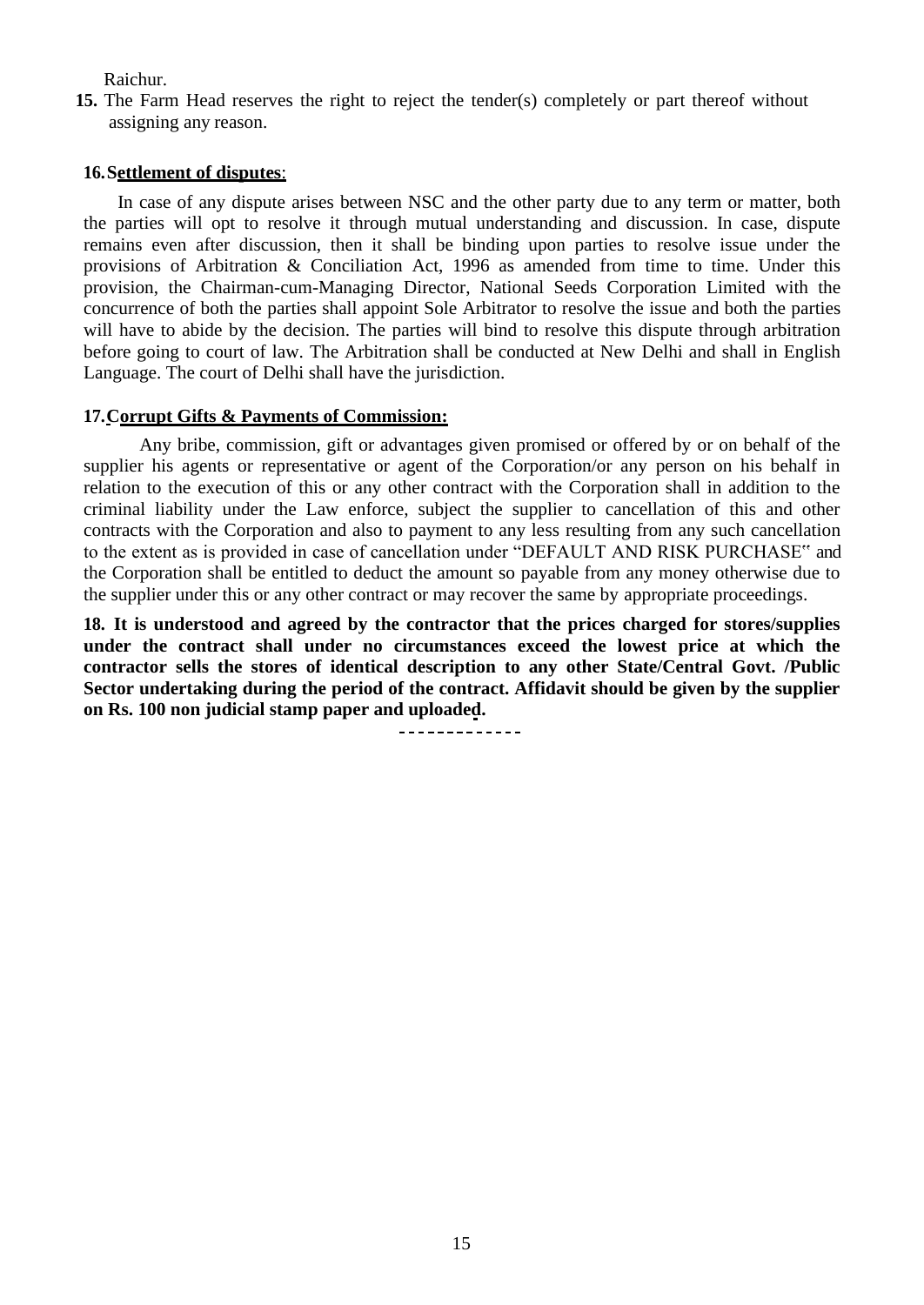### **SECTION-III**

# **T E N D E R F O R M**

| Τо                                      |  |
|-----------------------------------------|--|
| <b>Head of the Farm,</b>                |  |
| <b>National Seeds Corporation Ltd.,</b> |  |
| <b>Central State Farm,</b>              |  |
| 09 km from Jawalgera,                   |  |
| Raichur, Karnataka                      |  |
|                                         |  |

Sir,

**(i)**I/We have

read the tender documents as issued by NSC, Central State Farm,Raichur. (Hereinafter called

Corporation) and hereby agree to abide by the instructions, terms and conditions contained therein.

**(ii)**I /We agree to keep the offer open for acceptance for a period of 60 days from the date of tender opening.

**(iii)** I /We also agree to extend the validity of this tender for a further period of six months from the date of placing the initial order to repeat the order on the same rates, terms and conditions for additional quantities likely to be required during the period. If the additional quantities exceed 50% of the quantity of the initial purchase order, the repeat order will be with the prior consent of the supplier.

**(iv)** I/We offer to supply the material as detailed in the schedule attached (Annexure-A) herewith at the rates quoted by me/us and hereby bind myself/ourselves to complete the delivery as per supply order.

I offer to supply the following items;

| Item       |                                            | $Q$ ty. applied for (full qty.) |                                                                                   |  |
|------------|--------------------------------------------|---------------------------------|-----------------------------------------------------------------------------------|--|
| <b>UTR</b> |                                            | No. dated                       |                                                                                   |  |
|            |                                            |                                 |                                                                                   |  |
|            |                                            |                                 | ) paid in the name of National Seeds Corporation, Raichur towards payment of      |  |
|            | the earnest money through online/RTGS/NEFT |                                 |                                                                                   |  |
|            |                                            | <b>OR</b>                       |                                                                                   |  |
|            |                                            |                                 | We are a small scale unit registered with N S I C under ministry of MSME for item |  |
|            |                                            |                                 |                                                                                   |  |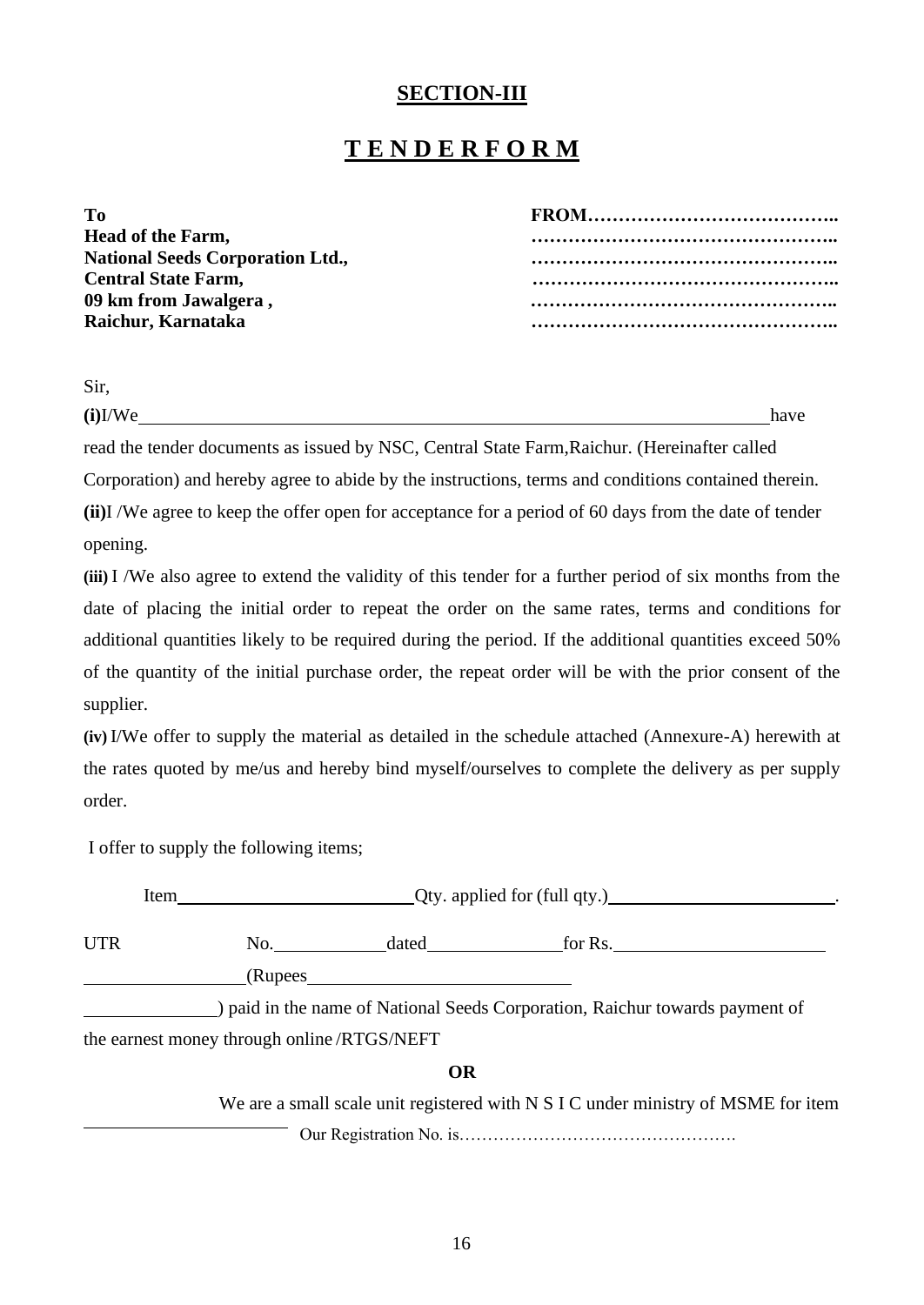**(v)** I/We note that the full value of the earnest money shall be forfeited without prejudice to any other rights or remedies if:

**(a)** I/we withdraw the offer before a final decision is taken on the tender provided that such a withdrawal is made within 60 days from the date of tender opening.

**(b)** I/we do not execute the contract documents/agreement/Security Deposit within the stipulated period after acceptance of my/our tender is intimated to me/us.

(vi) I/ We have read the arbitration clause in Section-I  $\&$  II of part  $\, .B^{\prime\prime}$  of the tender Document, relating to instructions to tenderers and general conditions of the contract and I/we hereby agree that any dispute of whatsoever nature that may arise in connection with this tender **shall be decided under this agreement clause.**

**(vii)** This tender is being submitted CSF Raichur and will be opened and decided at CSF Raichur and it is agreed that the Civil Courts at New Delhi alone will have jurisdiction to deal with any legal proceedings that may arise in connection with this tender or subsequently.

**(viii)** Income tax PAN No :-(a copy is enclosed herewith).

**(ix)** GST Registration certificate.:-(a copy is enclosed herewith).

**(x)** Material test report/ Certificate: (a copy may be enclosed herewith).

**(xi) Company profile in the prescribed proforma given in Annexure- B of Section III of part "B" of Tender Document and duly signed & stamped specification for the items of Part "A" and the terms and conditions of Section I & II of Part "B" contained in the Tender document is uploaded.**

**(xii) Rates are quoted as in the prescribed format given in Annexure "A" of Section III of Part B of Tender document**

**(xiii) I/We have read and understood that my /our Price bid shall be opened only if the bid is found qualified based on Technical & Commercial** bid.

**(xiv)** I/We have read and understood the specification for the items and the terms and conditions contained in the Tender document and agree to abide by the same against which the Bids are submitte**d.**

#### **Thanking you,**

| Place: ---------------- |  |
|-------------------------|--|
| Date: 1990              |  |
|                         |  |
|                         |  |
|                         |  |

SEAL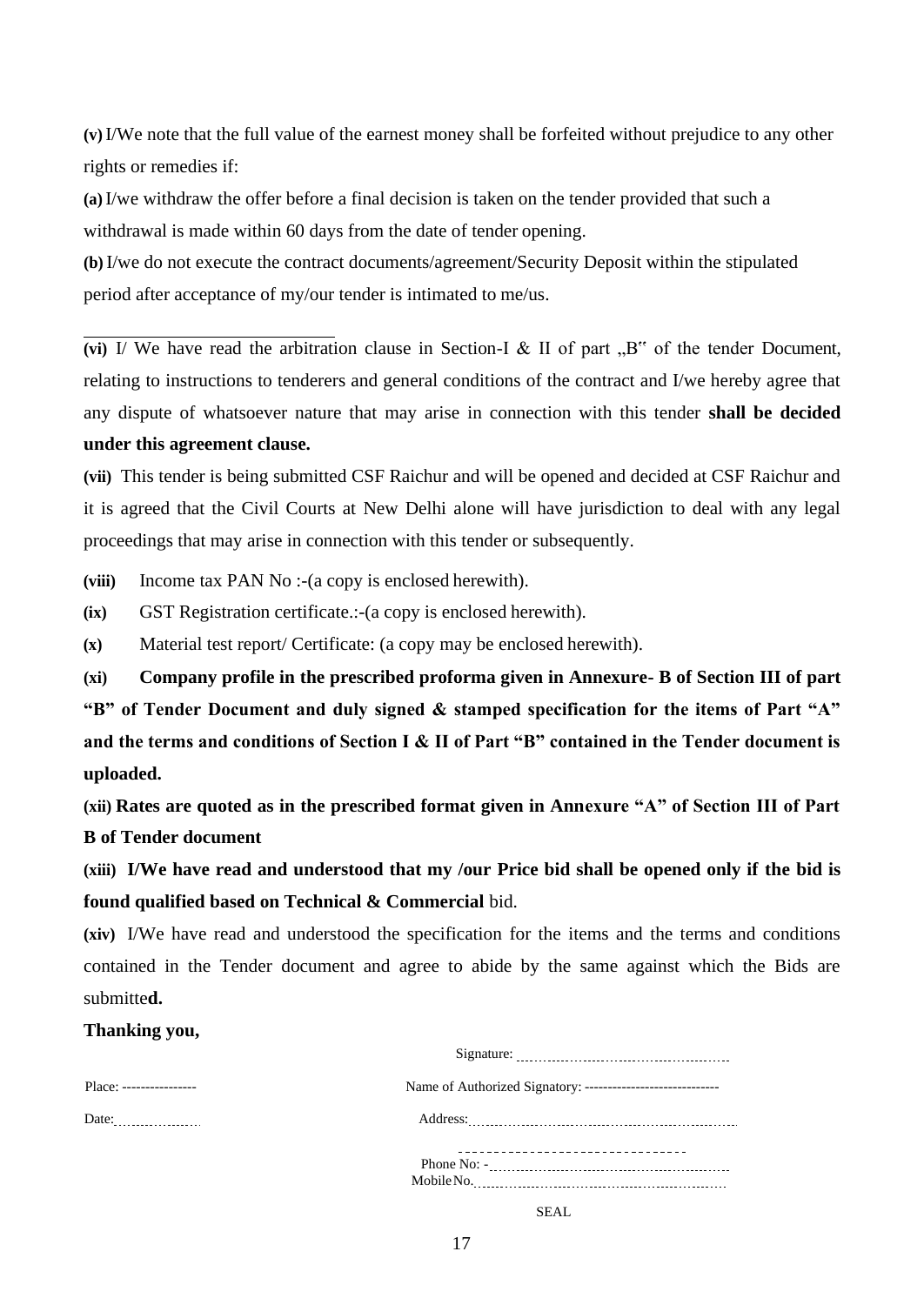### **SECTION-III**

#### **Annexure-A**

## **FORM FOR PRICE BID**

| T <sub>0</sub>                          |  |
|-----------------------------------------|--|
| <b>Head of the Farm,</b>                |  |
| <b>National Seeds Corporation Ltd.,</b> |  |
| <b>Central State Farm,</b>              |  |
| 09 km from Jawalgera                    |  |
| Raichur, Karnataka                      |  |

Sir,

| We have examined the prescribed specification and read the Terms & condition of Tender                     |                  |
|------------------------------------------------------------------------------------------------------------|------------------|
|                                                                                                            | Grade/Trade. for |
|                                                                                                            |                  |
| $\Omega$ Other constitution to consequently interest. The same $\Omega$ Orientational case of the state of |                  |

& Qty according to your specification, Terms & Conditions are as under:

#### **FORM FOR PRICE BID**

| S.No.     | <b>Material</b> | <b>F.O.R Unit Price (in Rs.)</b>                                                                                                                                                   |
|-----------|-----------------|------------------------------------------------------------------------------------------------------------------------------------------------------------------------------------|
|           |                 |                                                                                                                                                                                    |
|           |                 |                                                                                                                                                                                    |
| Sales tax |                 | The price quoted above is inclusive of G.S.T., and all other<br>taxes levied and also cost of packing, handling, local<br>transport, loading, unloading and insurance charges etc. |

**We agree to the terms and conditions specified in the tender No…........It is certified that the price quoted is reasonable and not higher than the price usually charged for stores of the same nature to the other purchasers.**

Thanking you,

|                          | Signature: |  |
|--------------------------|------------|--|
| Place: ----------------- |            |  |
| Date:                    | Address:   |  |

| Phone No: - |  |  |
|-------------|--|--|
| Mobile No.  |  |  |

SEAL

**NOTE: Our rates are F.O.R door delivery at NSCL, CSF-Jawalgera, Tq: Sindhanur, Distt: Raichur, Karnataka.**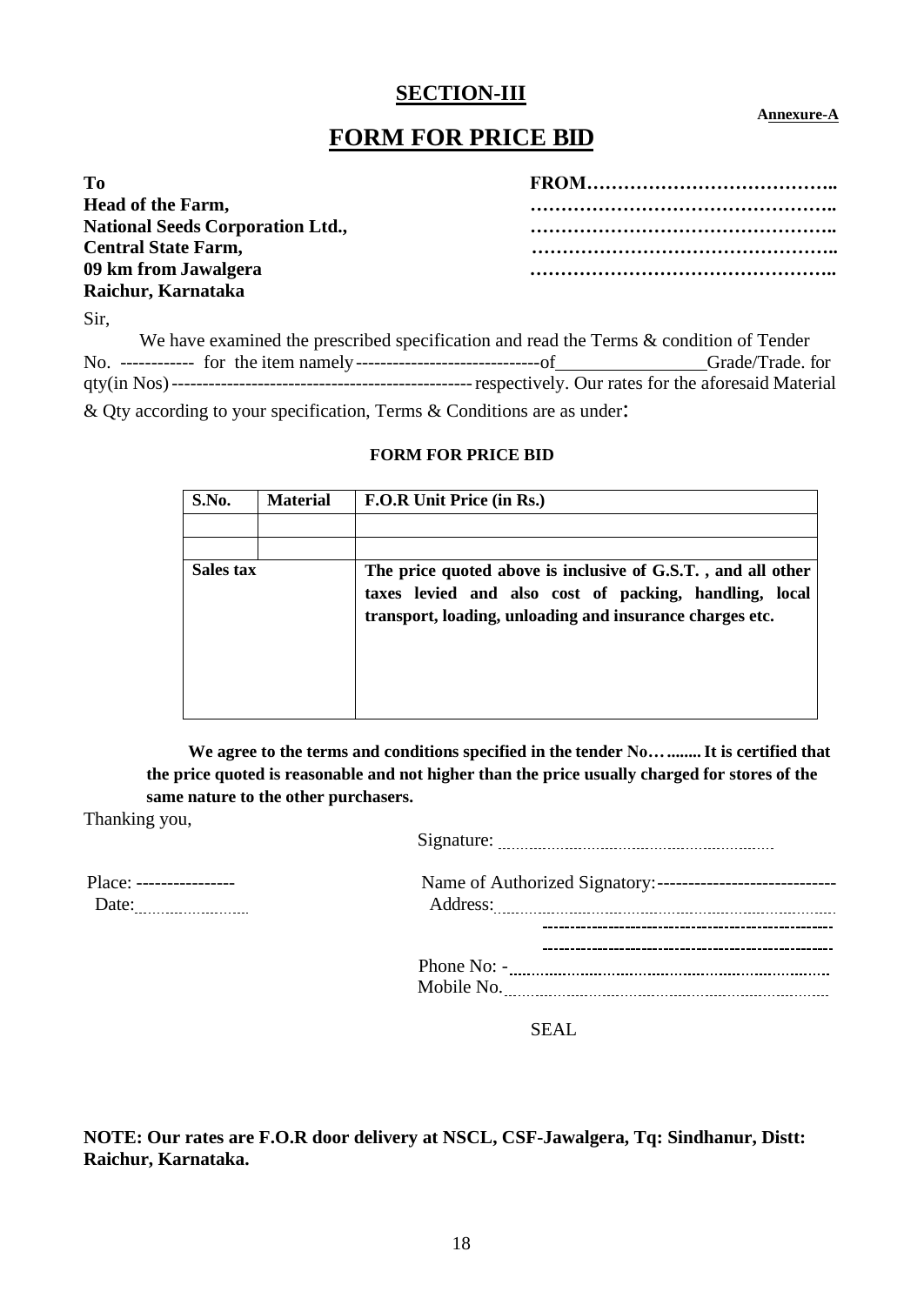## **SECTION-III**

 **Annexure-B**

# **FORM FOR TECHNICAL &COMMERCIAL BID**

| To |                                         |  |
|----|-----------------------------------------|--|
|    | <b>Head of the Farm,</b>                |  |
|    | <b>National Seeds Corporation Ltd.,</b> |  |
|    | <b>Central State Farm,</b>              |  |
|    | 09 Km, Jawalgera                        |  |
|    | Raichur, Karnataka                      |  |
|    |                                         |  |

#### Sir,

Profiles of our company/firm are as under:

| Particulars of the company/firm:- |                              |        |                                      |     |    |
|-----------------------------------|------------------------------|--------|--------------------------------------|-----|----|
| Name of the                       | Type of Firm <i>i.e.</i>     | Names& | contact                              | no. | of |
| company with                      | proprietorship/partnership/  |        | Proprietor"s/Partners/Directors etc. |     |    |
| complete address,                 | Pvt.                         |        |                                      |     |    |
| contact no. & E-mail              | Ltd.company/society/Ltd.etc. |        |                                      |     |    |
| address                           | with its Registration No.    |        |                                      |     |    |
|                                   |                              |        |                                      |     |    |
|                                   |                              |        |                                      |     |    |
|                                   |                              |        |                                      |     |    |
|                                   |                              |        |                                      |     |    |
|                                   |                              |        |                                      |     |    |
|                                   |                              |        |                                      |     |    |
|                                   |                              |        |                                      |     |    |

Attach the necessary valid document in support of claim.

### 2. Registration:

| <b>GST Registration No</b> |  |
|----------------------------|--|
|                            |  |
|                            |  |

### 3.Income tax Details::

| PAN No | <b>Returns for Last Two Years (Optional)</b> |      |  |
|--------|----------------------------------------------|------|--|
|        | Year                                         | Copy |  |
|        |                                              |      |  |

### 4.**Particular of Banker**:-

| Name and address<br>of Banker | <b>Type of Account</b> | <b>Account No.</b> | <b>IFS Code</b> | <b>MICR Code</b> |
|-------------------------------|------------------------|--------------------|-----------------|------------------|
|                               |                        |                    |                 |                  |

### **5.MSME registration details:**

(a) With NSIC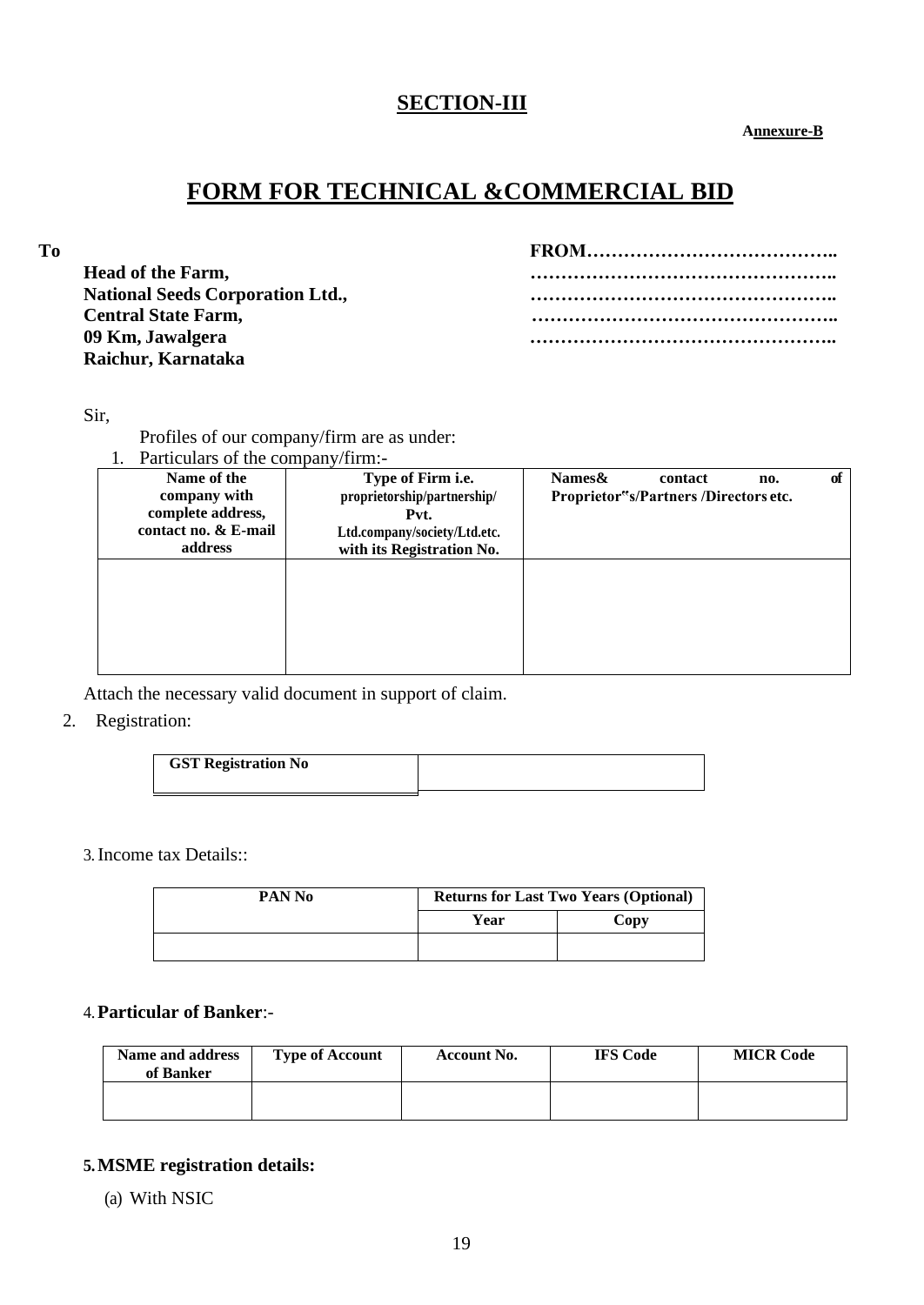| <b>Registration No.</b> | <b>Validity Period</b> | <b>Registered</b><br><b>Item/Items</b> | Quantitative<br>Capacity | <b>Monetary Limit</b> |
|-------------------------|------------------------|----------------------------------------|--------------------------|-----------------------|
|                         |                        |                                        |                          |                       |

#### **6. EMD**

| <b>Banker</b> <sup>"</sup> s Name | UTR no. | Amount (in Rs.) |
|-----------------------------------|---------|-----------------|
|                                   |         |                 |

7. An undertaking on non judicial stamp paper stating that the firm is not black listed by any Govt.

Department/Institution/Public Enterprises/Undertaking and no arbitration case is lying pending

with this office as on date as per Performa attached in annexure A-1.

8. Material test report / Certificate copy may be enclose.

| Material test report/ Certificate No |  |
|--------------------------------------|--|
| with date                            |  |

# **I hereby certify that all the information mentioned above are true and in case any information is found to be incorrect, my bid may be treated as rejected by NSC management.**

Thanking you, Signature: -------------------------------

| Place: ----------------- | Name of  |
|--------------------------|----------|
| Date:                    | Address: |
|                          |          |

| Place: ---------------- |               |  |
|-------------------------|---------------|--|
| Date:                   | Address:      |  |
|                         |               |  |
|                         |               |  |
|                         | Phone $No: -$ |  |
|                         | Mobile No.    |  |

SEAL

**Note: -**All particulars are to be filled properly & correctly if required extra sheet can be attached).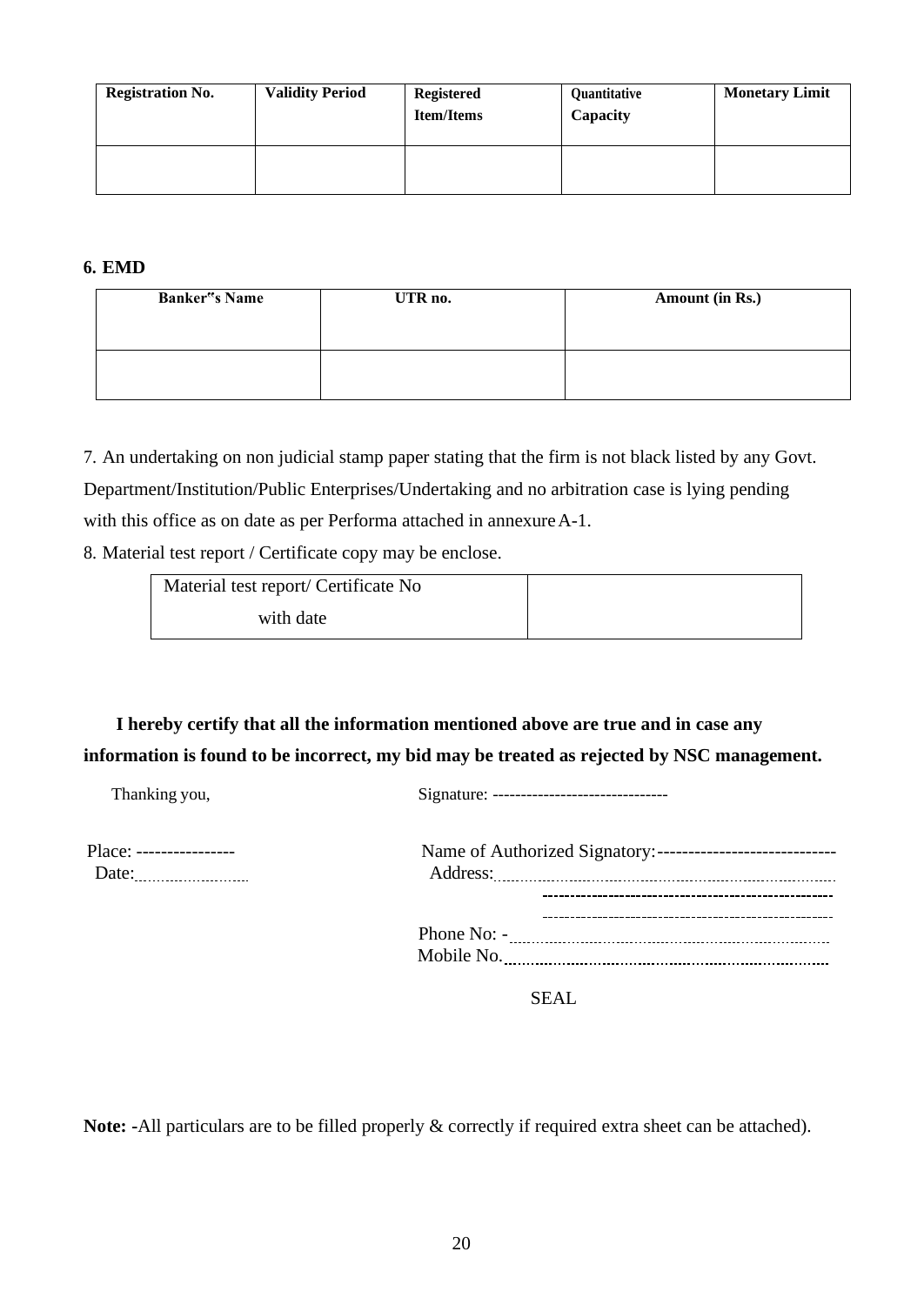## **SECTION-III**

#### **Annexure-A-1**

## **Affidavit Certificate**

| (Name, Designation and Address)                                                            |  |  |  |  |                                                      |     |       |        |     |
|--------------------------------------------------------------------------------------------|--|--|--|--|------------------------------------------------------|-----|-------|--------|-----|
| hereby declare that my firm/Company has not been debarred/black-listed by any of the Govt. |  |  |  |  |                                                      |     |       |        |     |
| Department/Govt. Agencies where I had supplied                                             |  |  |  |  |                                                      | the | goods | during | the |
| last                                                                                       |  |  |  |  | years and no arbitration case pending in NSC office. |     |       |        |     |

| Name                     |
|--------------------------|
| Designation              |
| Name of the Firm/Company |
|                          |
| Rubber stamp             |

Place:

Dated: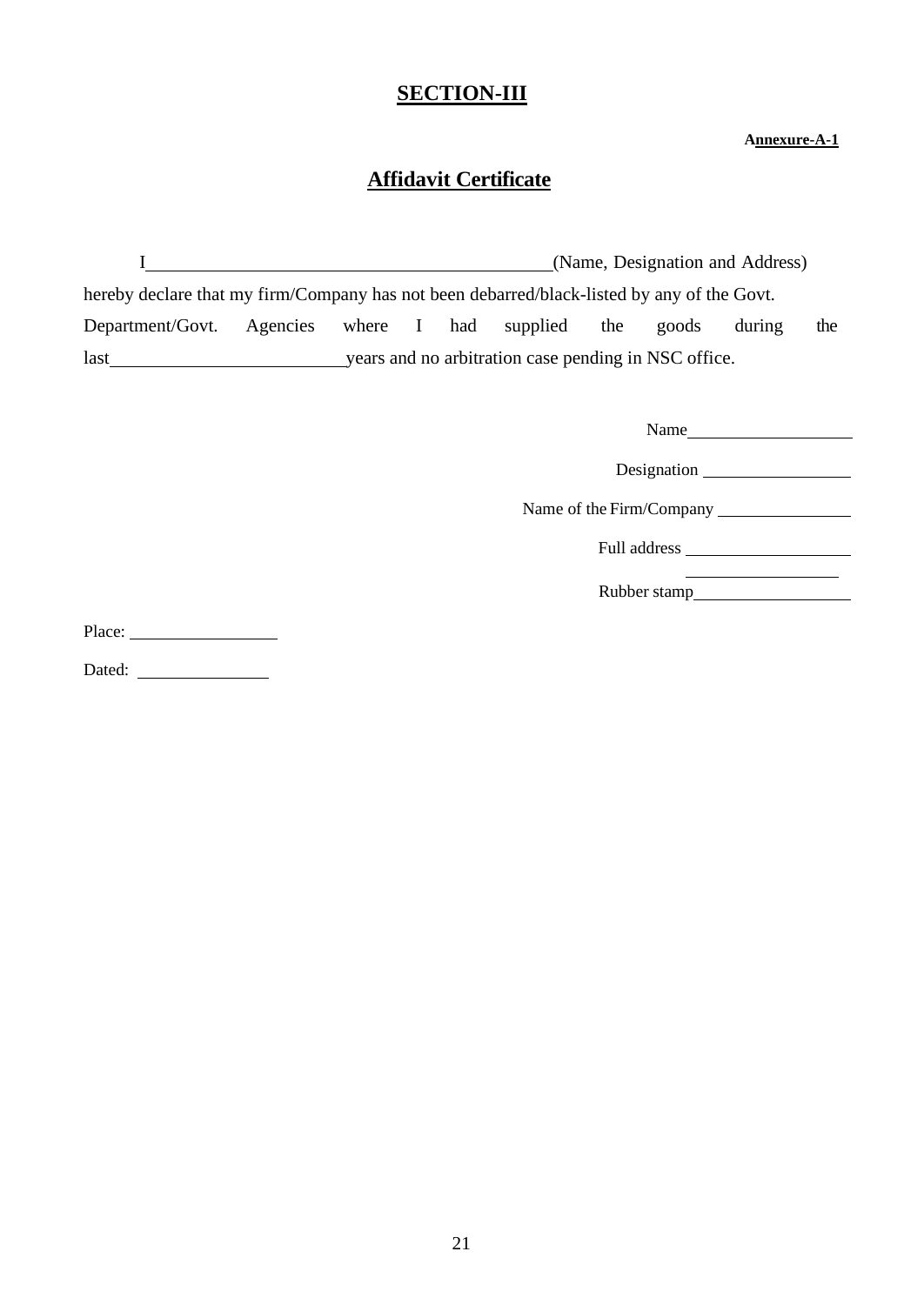### **AGREEMENT FORM**

#### **AGREEMENT NO**…………………………………..

This agreement is made on this ……………………..between the Central State Farm, Raichur National Seeds Corporation Ltd., A Government of India Company, incorporated under the Companies Act 1956 and having its registered office at Beej Bhawan, Pusa Complex, New Delhi-110012 and (hereinafter called the 'Corporation' which expression shall unless excluded by or repugnant to the context, be deemed to include its successors and assigns) of the first part and M/s…………………..…………… (Hereinafter called the 'Supplier' which expression shall include unless excluded by or repugnant to the context, be deemed to its successors and assigns) of the second part.

WHEREAS the 'Corporation' with the intention of purchasing Cement Bags invited offers vide Tender No… .........................its own behalf (hereinafter called the 'Purchaser')

AND WHEREAS the supplier submitted their tender No…………………and upon consideration of the tender and after due deliberations, the Corporation placed Purchase Order NO……………………dated… ................................with supplier, for the supplies of Cement Bags as per specifications, quantities and number mentioned in schedule of this agreement and in purchase order no…………………. dated…………………………..

AND WHEREAS the Corporation and the supplier have agreed to all the terms  $\&$ conditions as contained in Section-II of Part 'A' of the tender document for Tender No………………… which shall form part of this agreement.

The supplier hereby agrees to supply and purchaser hereby agrees to purchase No. of Cement Bags with specifications and details as mentioned in Purchase Order.

#### **Settlement of Disputes:**

In case of any dispute arises between NSC and the other party due to any term or matter, both the parties will opt to resolve it through mutual understanding and discussion. In case, dispute remains even after discussion, then it shall be binding upon parties to resolve issue under the provisions of Arbitration & Conciliation Act, 1996 as amended from time to time. Under this provision, the Chairman-cum-Managing Director, National Seeds Corporation Limited with the concurrence of both the parties shall appoint Sole Arbitrator to resolve the issue and both the parties will have to abide by the decision. The parties will bind to resolve this dispute through arbitration before going to court of law. The Arbitration shall be conducted at New Delhi and shall in English Language. The court of Delhi shall have the jurisdiction.

No amendments or modifications in the terms of this agreement shall be considered valid unless it is in writing and duly signed by both the parties.

IN WITNESS WHEREOF, both the parties have here to subscribe their signature on the date and year herein above written through authorized representatives.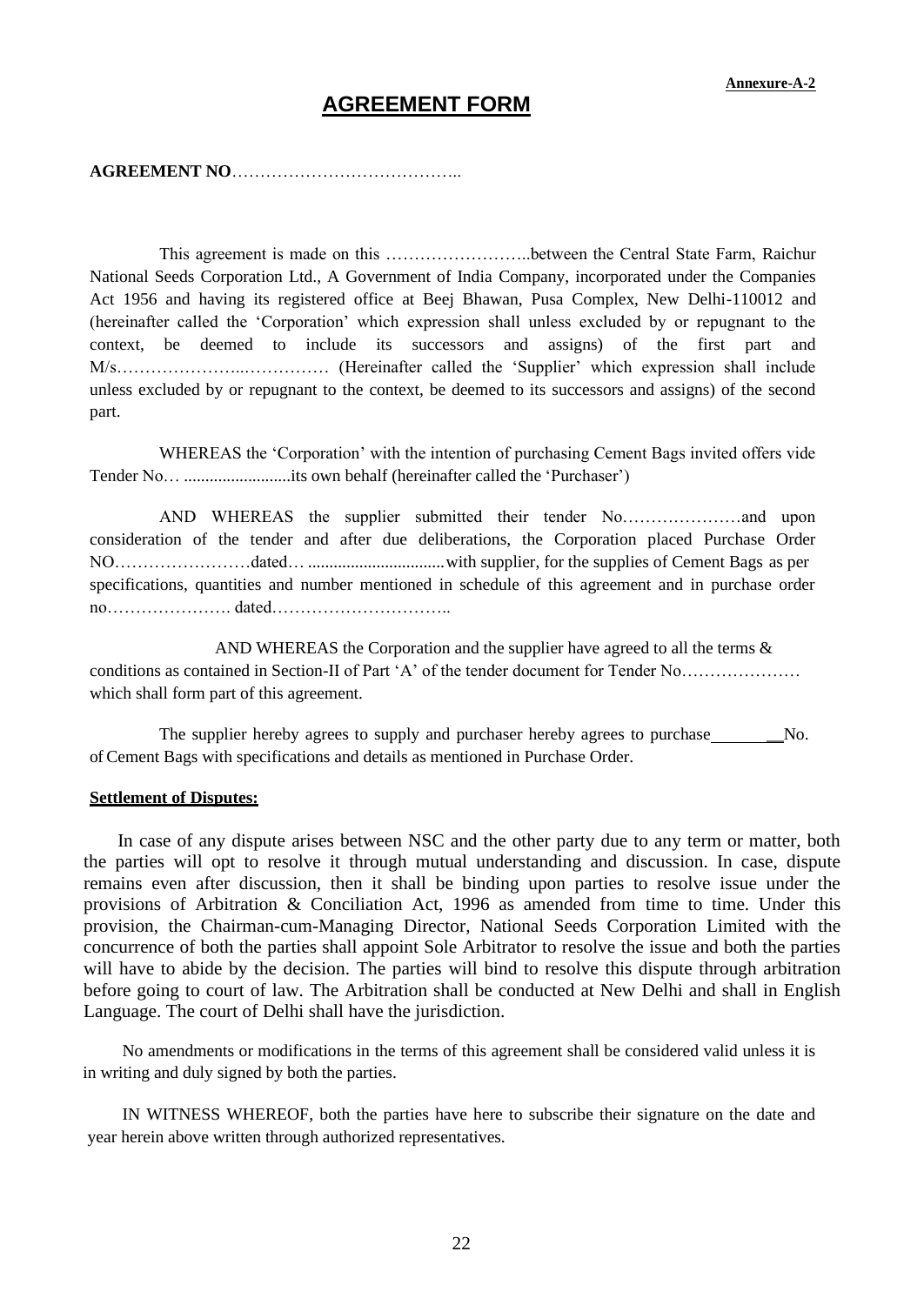| For and on behalf of the supplier | For and on behalf of the National<br>Seeds Corporation Ltd., Central<br>State Farm, 09 Km Jawalgera,<br>Sidhanur, Raichur, Karnataka. |
|-----------------------------------|---------------------------------------------------------------------------------------------------------------------------------------|
| Witness                           | Witness                                                                                                                               |
| 1.                                | 1.                                                                                                                                    |
| 2.                                | 2.                                                                                                                                    |
| 3.                                | 3.                                                                                                                                    |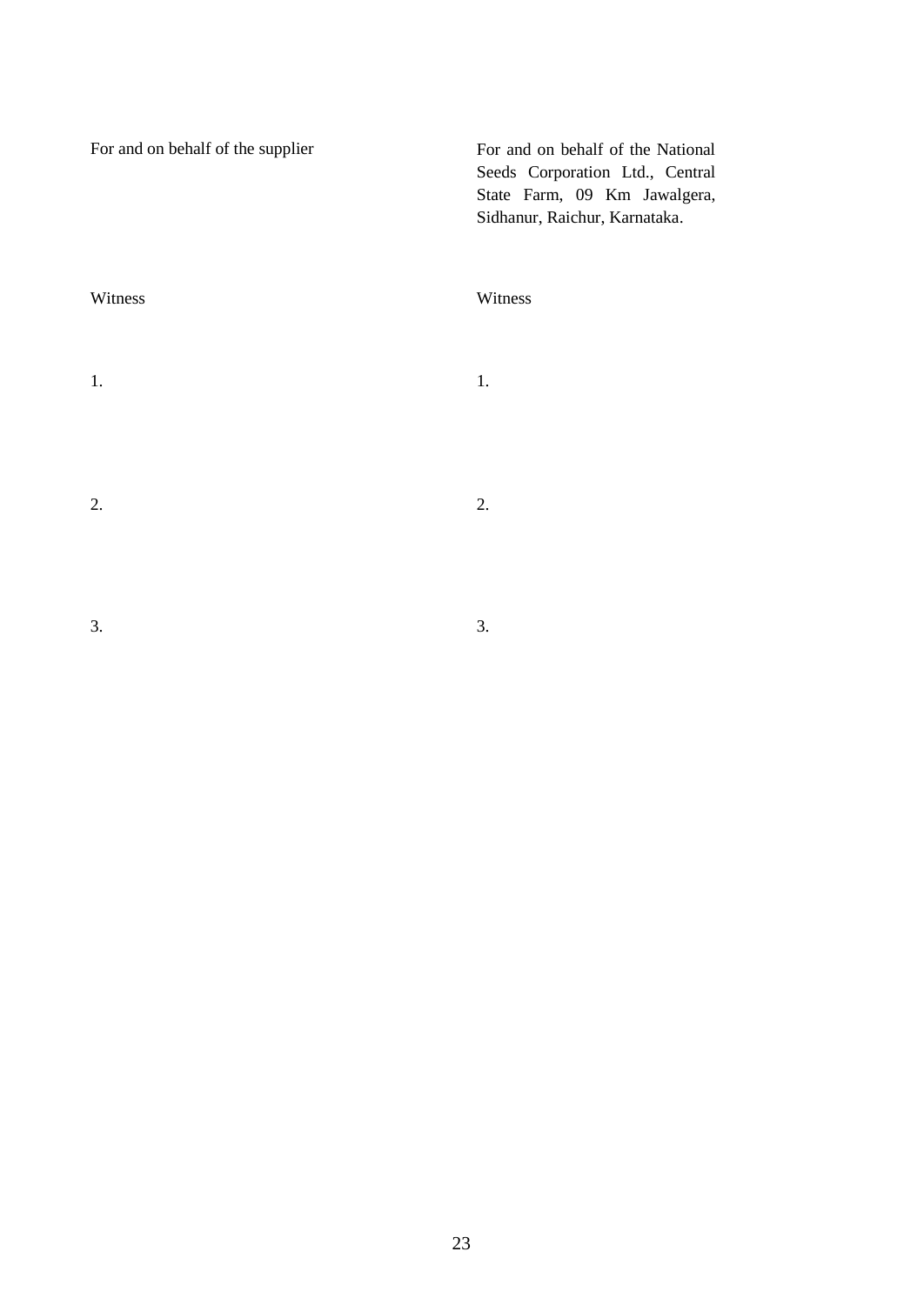# **FORM OF PERROMANCE SECURITY/SECURITY DEPOSIT (GUARANTEE)BANK GUARANTEE BOND**

In consideration of the **National Seeds Corporation Ltd ,** Central state farm Jawalgera (hereinafter called **Corporation**) to accept the terms and conditions of the proposed agreement between ------------------ and -------------- (hereinafter called" the Contractor) for the work---------------- (hereinafter called the said agreement) having agreed to production of an irrevocable Bank Guarantee for Rs.--------- (Rs……….only) as a security/guarantee from the contractor for compliance of his obligations in accordance with the terms and conditions in the said agreement.

1. We (hereinafter referred to as the "the Bank) hereby undertake to pay the Corporation an amount not exceeding Rs.-------- (Rs---------) on demand by the Corporation.

2 We,--------------------- do hereby undertake to pay the amounts due and payable under this

guarantee without any demure, merely on a demand from the Corporation stating that the amount claimed as required to meet the recoveries due or likely to be due from the said contractor. Any such demand made on the bank shall be conclusive as regards the amount due and payable by the bank under this guarantee. However, our liability under this guarantee shall be restricted to an amount not exceeding Rs. ------ (Rs----------------- only.)

3 We, the said bank further undertake to pay the Corporation any money so demanded notwithstanding any dispute or disputes raised by the contractor in any suit or proceeding pending before any count or Tribunal relating thereto, our liability under this present being absolute and unequivocal.

The payment so made by us under this bond shall be a valid discharge of our liability for payment there under and the contractor shall have no claim against us for making such payment.

4 We --------------further agree that the guarantee herein contained shall remain in full force and effect during the period that would be taken for the performance of the said agreement and that it shall continue to be enforceable till all the dues of the Corporation under or by virtue of the said agreement have been fully paid and its claims satisfied or discharged or till Engineer on behalf of the Corporation certified that the terms and conditions of the said agreement have been fully and properly carried out by the said contractor and accordingly discharges this guarantee.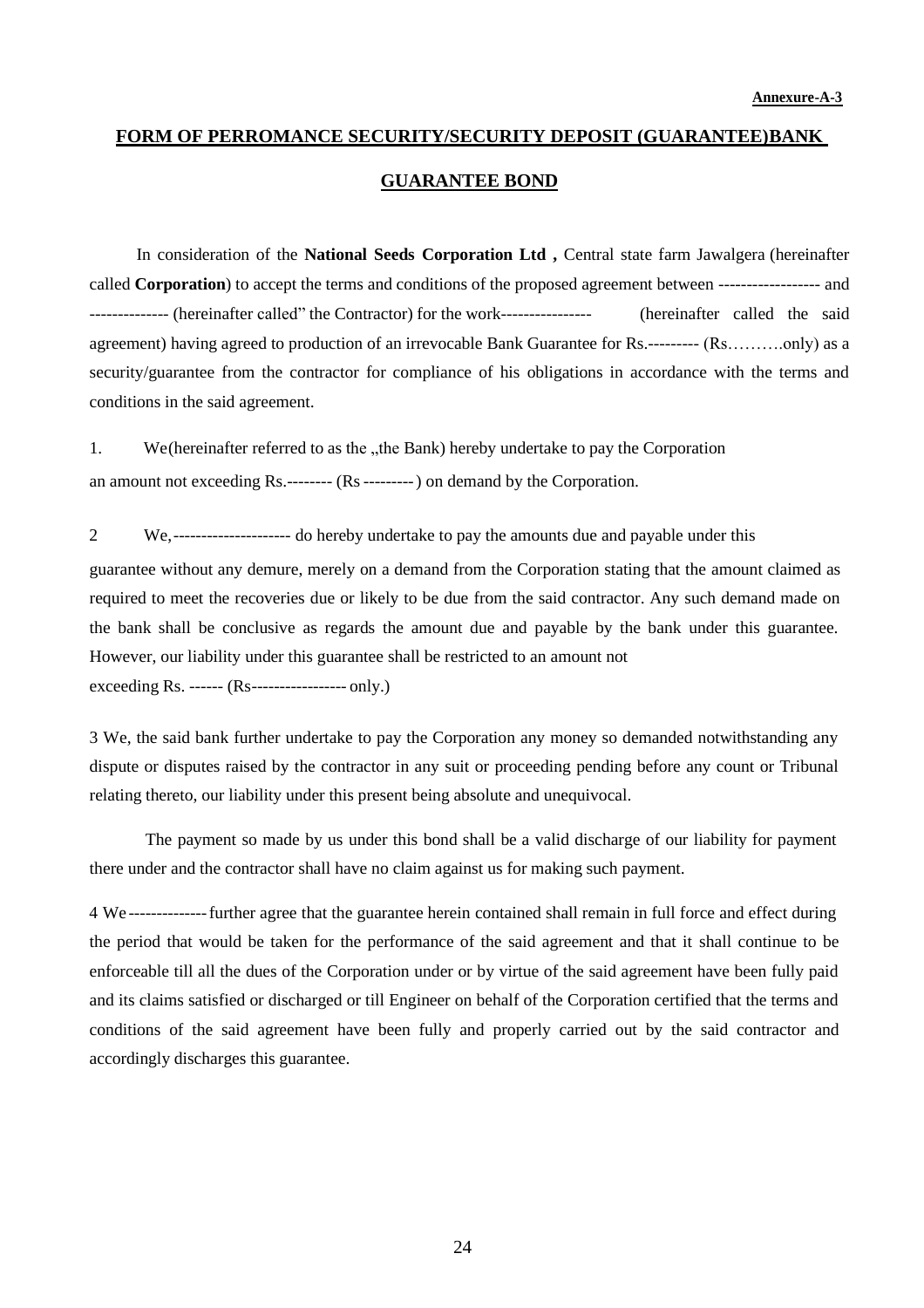5 We ----------(indicate the name of bank) further agree that the Corporation shall have fullest liberty without our consent and without affecting in any manner our obligation hereunder to vary any of the terms and conditions of the said agreement or to extend time of performance by the said contractor from time to time or to postpone for any time or from time to time any of the powers exercisable by the Corporation against the said contractor and to forbear or enforce any of the terms and conditions relating to the said agreement andwe shall not be relieved from our liability by reason of any such variation or extension being granted to the said contractor or for any forbearance, act of omission.

On the part of the Corporation any indulgence by the Corporation to the said contractor or by any such matter or thing whatsoever which under the law relating to sureties would, but for this provision, have effect of so relieving us.

6 This guarantee will not be discharged due to the change in the constitution of the Bank or the contractor.

7 We--------- (indicate the name of bank) lastly undertake not to revoke this guarantee except with the previous consent of the Corporation in writing.

8 This guarantee shall be valid up to ------------ unless extended on demand by the Corporation. Notwithstanding anything mentioned above, our liability against this guarantee is restricted to Rs.---- ---- (Rs.\_------------) and unless a claim in writing is lodged with us within six months of the date of expiry or the extended date of expiry of this guarantee all our liabilities under this guarantee shall stand discharged.

Dated the ----------------- day of ---------- for---------------------(indicate the name of bank)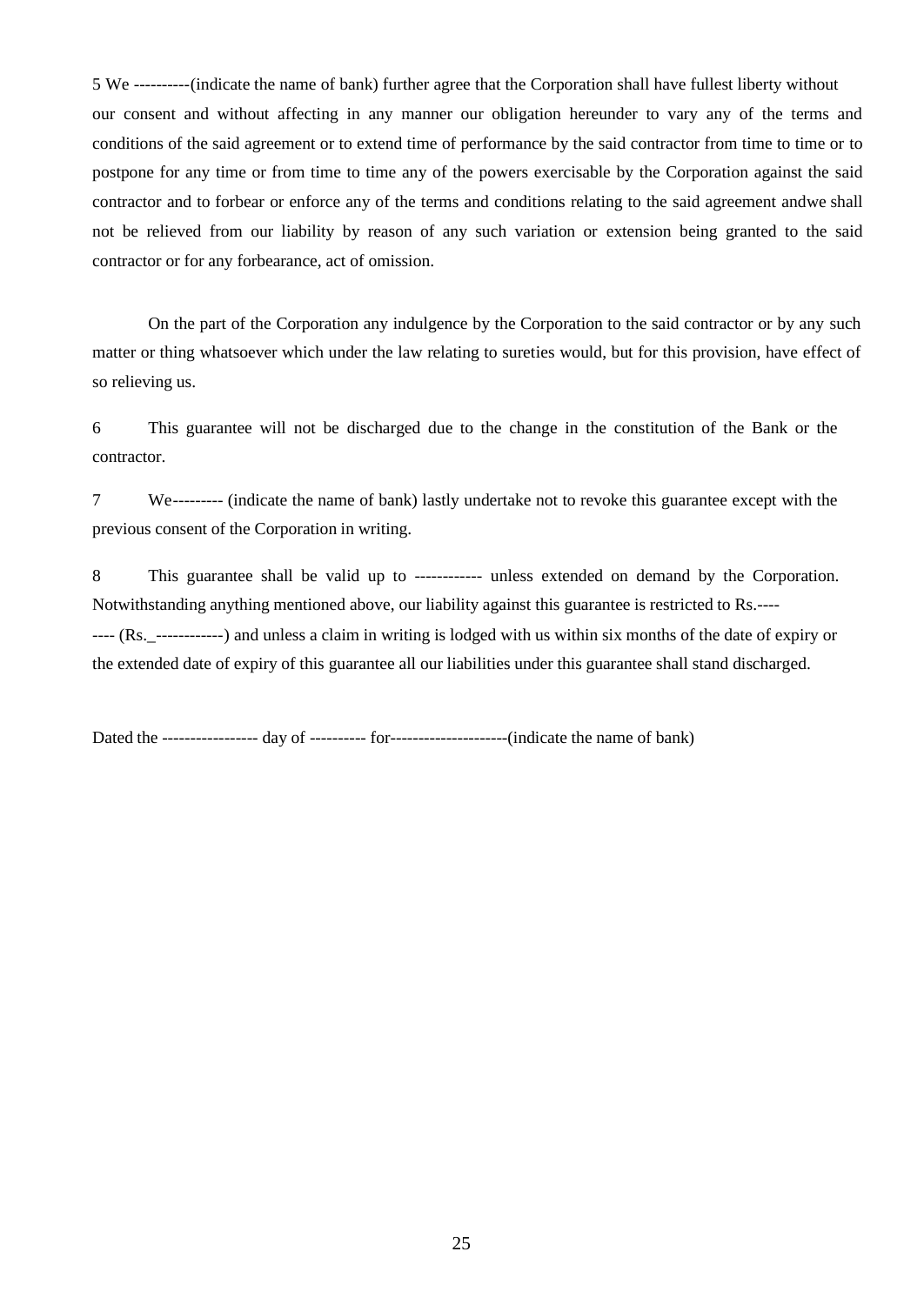## **SECTION-IV**

### **DISPATCH DESTINATION**

Cement bags shall be supplied to the National Seeds Corporation Limited, Central State Farm-Jawalgera, Tq: Sindhanur, Distt: Raichur, Karnataka on the F.O.R. Basis (Door delivery at NSC"s Central State Farm located 9kms from Jawalager, Tq Sindhanur Dist: Raichur).